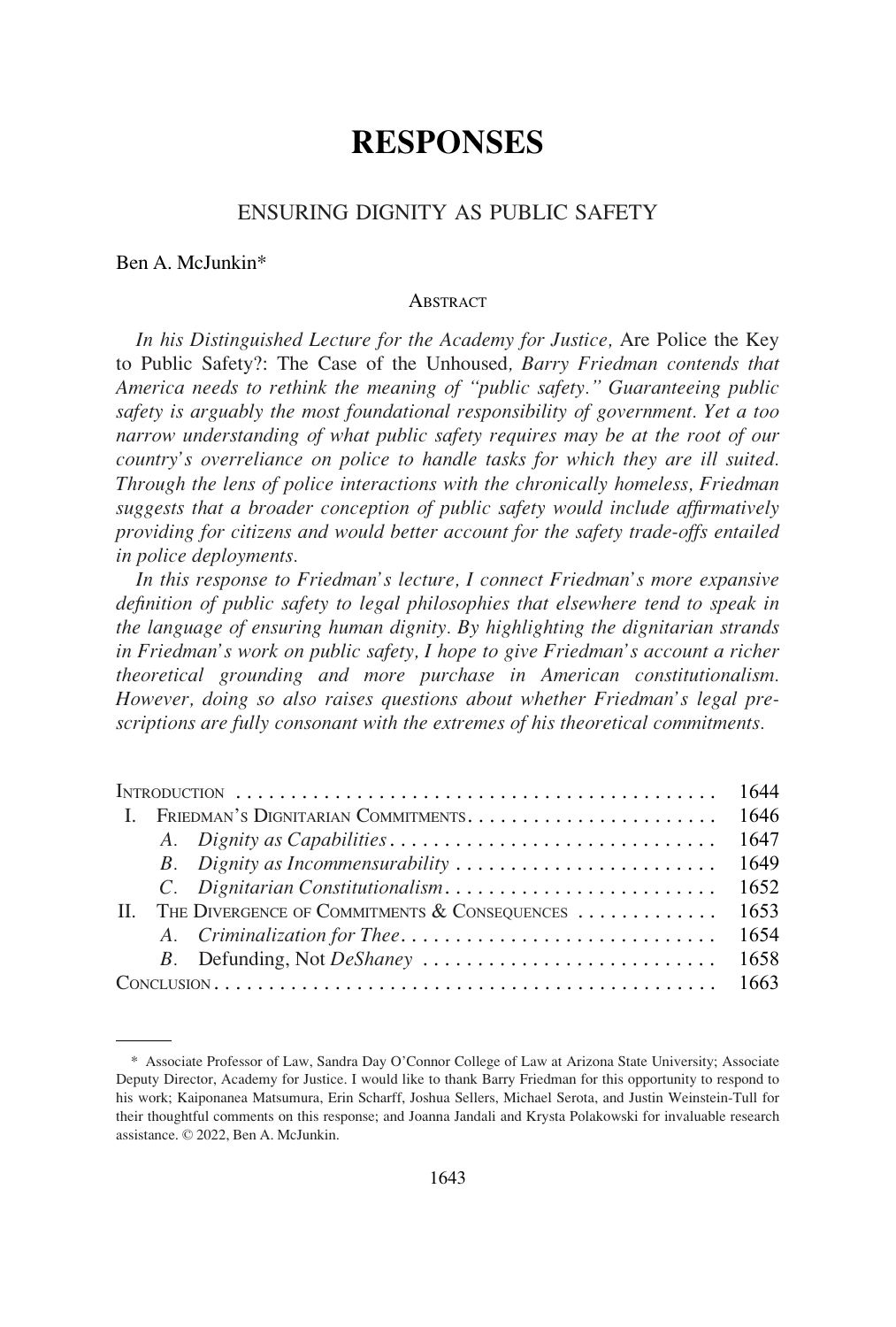#### **INTRODUCTION**

<span id="page-1-0"></span>At any given moment, nearly half a million Americans are homeless.<sup>1</sup> Make no mistake, this is a societal failing. There are more than twenty empty homes in this country for every homeless individual.<sup>2</sup> Yet America has largely decided to turn to the power of criminalization to deal with these individuals, rather than to remedy the failure by providing for them.<sup>3</sup> It is one of our deep pathologies that Americans have abdicated our shared responsibility for homelessness, decreeing instead that the condition is both a personal and a moral failing.<sup>4</sup>

It is in response to this tragic state of affairs that Barry Friedman offers his lecture, *Are Police the Key to Public Safety?: The Case of the Unhoused*. 5 By examining how we police individuals experiencing homelessness, Friedman demonstrates how American understandings of the police and public safety are currently emaciated.<sup>6</sup> Wishing only to remove unimaginable poverty from public view, we deploy the tool of criminalization against homelessness to empower police as law enforcers.7 As Friedman says: [W]e do not want unhoused people around. On the other hand, housing the homeless is expensive and people are generally unwilling to pay for it. So we call the police and ask them simply to make the homeless go away.<sup>8</sup> As a result, we never address the root causes of homelessness, and we rarely stop to consider the costs entailed by our approach.

The real costs of policing homelessness comprise a significant component of Professor Friedman's lecture. He urges us to improve policing by embracing a cost-benefit analysis with respect to criminalization.<sup>9</sup> Looking beyond the traditional measures of policing success—e.g., arrests made—Friedman highlights the costs entailed by deeming certain behavior criminal, and hence "dumping them in the hands of society's clean up squad, the police."10 These costs include not only

<sup>1.</sup> U.S. DEP'T OF HOUS. & URB. DEV., CONTINUUM OF CARE HOMELESS ASSISTANCE PROGRAMS HOMELESS POPULATIONS AND SUBPOPULATIONS, HUD (2019), [https://files.hudexchange.info/reports/published/CoC\\_](https://files.hudexchange.info/reports/published/CoC_PopSub_NatlTerrDC_2019.pdf) [PopSub\\_NatlTerrDC\\_2019.pdf](https://files.hudexchange.info/reports/published/CoC_PopSub_NatlTerrDC_2019.pdf) (counting 567,715 homeless individuals during the annual point-in-time count in 2019).

*See* U.S. CENSUS BUREAU, QUARTERLY RESIDENTIAL VACANCIES AND HOMEOWNERSHIP, FOURTH 2. QUARTER 2020 (Feb. 2, 2021), <https://www.census.gov/housing/hvs/files/qtr420/Q420press.pdf>(estimating 11.8 million year-round vacant homes in the United States).

<sup>3.</sup> Maria Foscarinis, *Downward Spiral: Homelessness and Its Criminalization*, 14 YALE L. & POL'Y REV. 1, 2–3 (1996).

<sup>4.</sup> *See* Sara K. Rankin, *The Influence of Exile*, 76 MD. L. REV. 4, 21–22 (2016) (explaining how American notions rooted in the "bootstrap" work ethic and labor-desert principles lead to blaming homeless individuals for poverty that is viewed as self-inflicted).

<sup>5.</sup> Barry Friedman, *Are Police the Key to Public Safety?: The Case of the Unhoused*, 59 AM. CRIM. L. REV. 1597 (2022).

<sup>6.</sup> *See* Friedman, *supra* note 5, at 1601–06.

<sup>7.</sup> *Id.* 

<sup>8.</sup> *Id.* at 1624.

<sup>9.</sup> *Id.* at 1624–30.

<sup>10.</sup> *Id.* at 1625–27, 1637.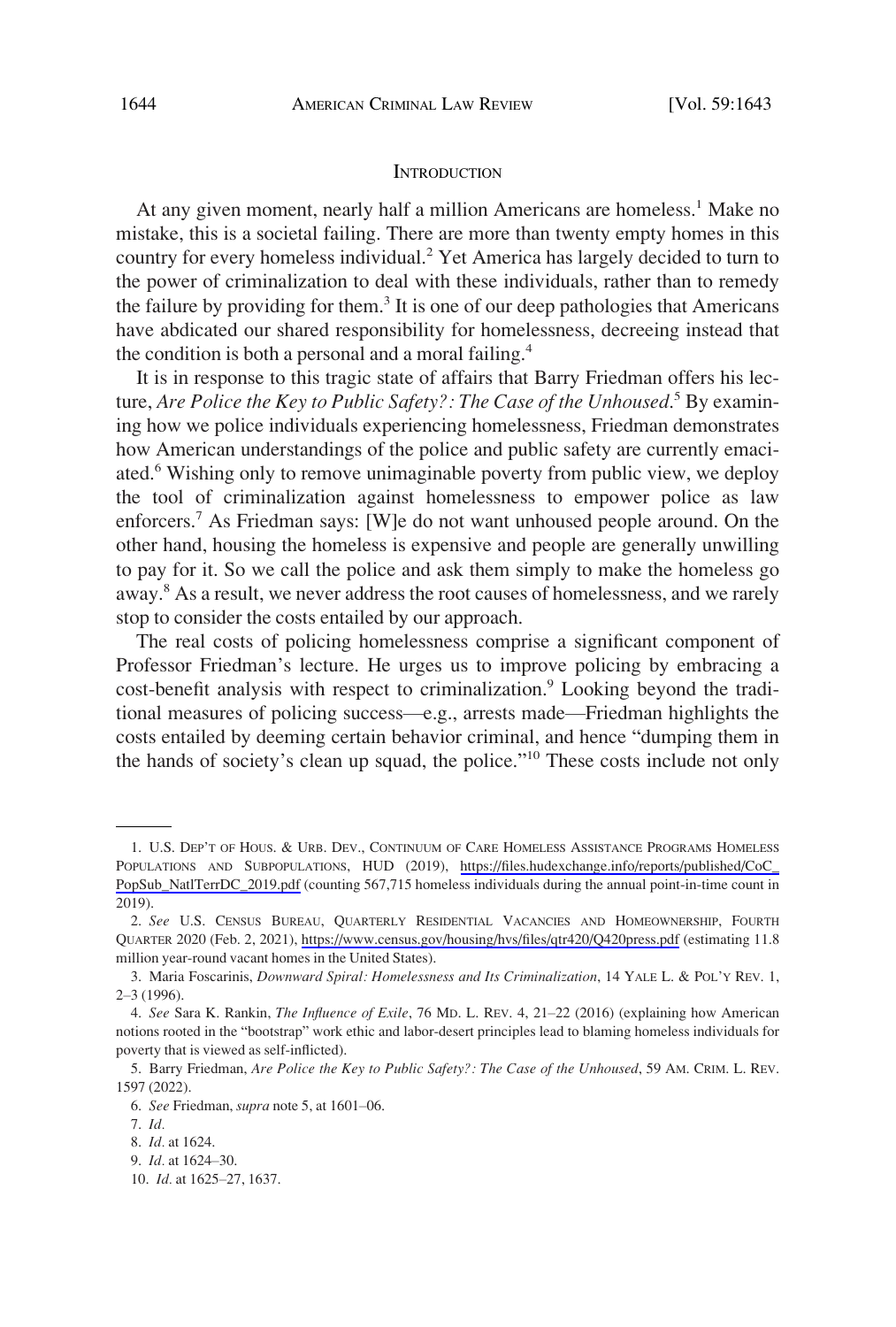the harms caused when policing goes wrong, as it too often does, $11$  but the harms of policing gone right.<sup>12</sup> Friedman notes, for example, that every arrest entails social costs, including court time, jail beds, and lost work.<sup>13</sup> And those arrests do not necessarily result in reduced crime.<sup>14</sup> This is especially true of arresting the homeless, which often just entrenches their poverty and reduces their options.<sup>15</sup> Moreover, Friedman's work seems sympathetic to accounting for the "soft costs" of policing, such as the social cost of coercive police tactics short of arrest.16 This emphasis on cost-benefit analysis might suggest that Friedman is embracing a straightforwardly utilitarian philosophy. But Friedman's lecture also has a more essential, broader thesis that departs from rank utilitarianism: Friedman claims that public safety ought to be the first job of government, and yet American government has an insufficiently capacious understanding of what public safety entails.<sup>17</sup> The reason we task police with addressing homelessness, Friedman explains, is that we fail to appreciate both what public safety means and who must be made safe. First, "public safety" is too often assessed from the perspective of those who benefit from deploying police, rather than those who are policed.<sup>18</sup> For Friedman, this is a violation of the government's foundational obligation to protect its citizens.<sup>19</sup> Second, a sufficiently capacious conception of public safety is one that requires the government to provide basic necessities to struggling citizens, not merely protect them from external harms.<sup>20</sup> By failing to view public safety through this broader lens, we miss that we all too frequently ask police to perform jobs for which they

are ill-suited.<sup>21</sup>

Embracing a broader conception of public safety would have implications both for what we criminalize and what we ask police to do. Citing a recent decision by the Ninth Circuit Court of Appeals, Friedman suggests that the government should not be able to constitutionally criminalize behaviors, such as sleeping in public or

<sup>11.</sup> Recent attempts to quantify these costs abound. *See, e.g.*, Elanor Lumsden, *How Much is Police Brutality Costing America?*, 40 HAW. L. REV 141, 165–90 (2017).

<sup>12.</sup> Friedman consistently counts interactions with the police as reducing safety. *See, e.g.*, Friedman, *supra*  note 5, 1632–33 ("There is an unhoused person sleeping on a bench near your home. You do not feel safe. So, you call the police to remove him. Now, he is not safe."). Any cost-benefit analysis necessarily incorporates these normative judgments about which outcomes are considered benefits and which are considered costs. *See generally* Bernard E. Harcourt, *The Systems Fallacy: A Genealogy and Critique of Public Policy and Cost-Benefit Analysis*, 47 J. LEGAL STUD. 419 (2018).

<sup>13.</sup> Friedman, *supra* note 5, at 1627.

<sup>14.</sup> *Id.* 

<sup>15.</sup> *Id.* at 1611–12.

<sup>16.</sup> *See Id.* at 1634 (referring to the problem of police "coercion in the shadow of due process"). For a detailed account of policing's coercion costs, see Rachel Harmon, *Federal Programs and the Real Costs of Policing*, 90 N.Y.U. L. REV. 870, 901–05 (2015).

<sup>17.</sup> Friedman, *supra* note 5, at 1602–03, 1629–30.

<sup>18.</sup> *Id.* at 1630–33.

<sup>19.</sup> *Id.* at 1633 ("Government may not harm the very people it is charged to protect.").

<sup>20.</sup> *Id.* at 1634.

<sup>21.</sup> *Id.* at 1603.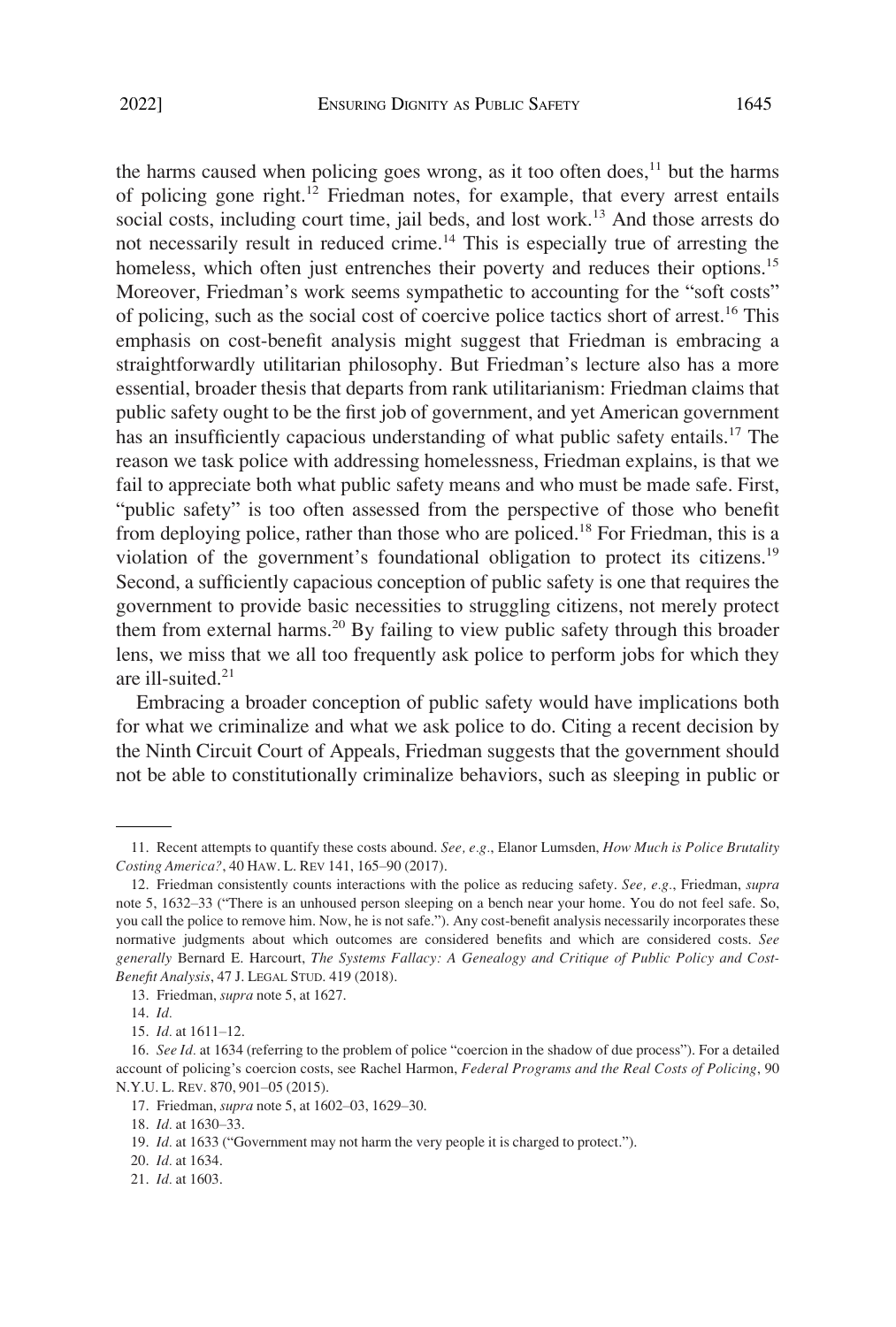<span id="page-3-0"></span>begging for food, without providing its citizens with adequate alternatives.<sup>22</sup> He further suggests that the Supreme Court should revisit a controversial decision finding that the government has no affirmative duty to protect the population.<sup>23</sup> These suggestions would proliferate the duties we currently assign to police. As a result, police departments may need to be expanded, diversified, and restructured to better serve the diverse ends to which the government is properly obligated. $^{24}$ 

In Part I of this Essay, I interrogate the philosophical commitments of Friedman's broader thesis. Where he departs from utilitarianism, I read much of Friedman's contribution to our understanding of public safety as sounding in the language of human dignity. By exploring the dignitarian veins of Friedman's work, I highlight what I see as a tension between the commitment to ensuring human dignity, on the one hand, and Friedman's broadly statist proposals to improve policing, on the other. In particular, in Part II, I show how leading accounts of human dignity may require a different view of the two constitutional rulings that Friedman cites. If public safety consists of ensuring the dignity of all those subjected to government power, then Friedman may ultimately need to revise his views on what public safety permits and where the power to provide for public safety should be located.

#### I. FRIEDMAN'S DIGNITARIAN COMMITMENTS

Early in his lecture, Friedman asserts that improperly assigning to police the responsibility to deal with social ills causes "not one but two sorts of harms around policing."25 One harm is the risk entailed in every police deployment—that a confrontation may ultimately render someone less safe in a very traditional sense; "the hugely consequential and often tragic impacts on people and society as police pursue their mission."26 The second harm is less visible but no less important. It is the harm to society of leaving the underlying social problems unresolved.<sup>27</sup> By concluding that a particular problem is a police matter, we often address only the superficial symptoms of a deeper societal failure.

These twin conceptions of harm animate my response to Friedman. For, in them, I see the echoes of a more robust legal philosophy—a philosophy that elsewhere tends to be couched not in the language of public safety, but in the language of human dignity. This Part explores the dignitarian commitments that I see undergirding Friedman's work. In particular, it situates the capacious conception of public safety that Friedman advances within the traditions of Martha Nussbaum and John Rawls, two philosophers who have dedicated their careers to examining the

<sup>22.</sup> *Id.* at 1634 (discussing Martin v. City of Boise, 902 F.3d 1031 (9th Cir. 2018)).

<sup>23.</sup> *Id.* at 1631 (discussing DeShaney v. Winnebago County, 489 U.S. 189 (1989)).

<sup>24.</sup> *Id.* at 1639–42.

<sup>25.</sup> *Id.* at 1606.

<sup>26.</sup> *Id.* at 1603.

<sup>27.</sup> *Id.* at 1606.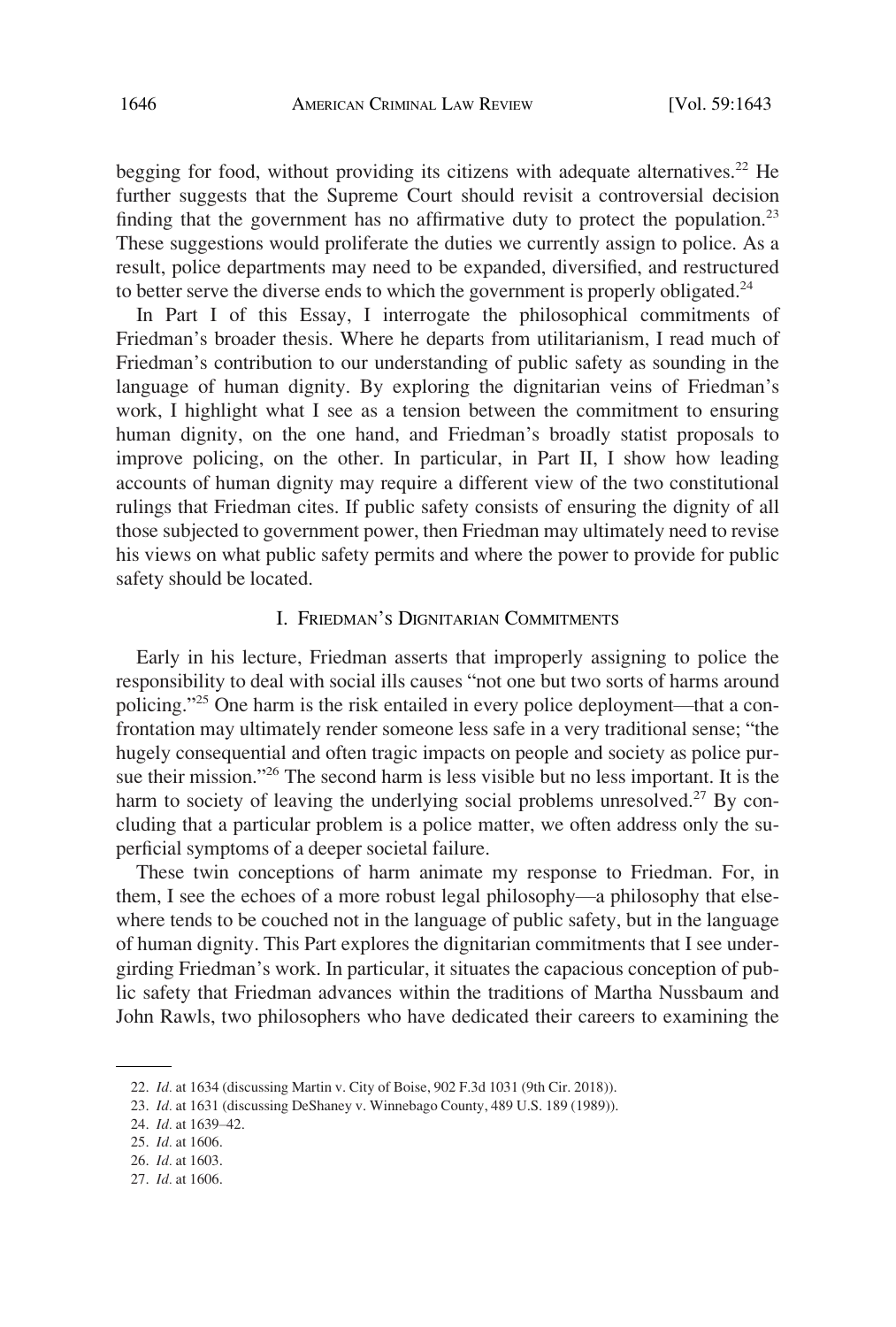<span id="page-4-0"></span>demands of a just society. This Part also examines the legal frameworks in which a commitment to ensuring human dignity can be leveraged to tangibly improve public safety in the capacious sense that Friedman imagines.

## *A. Dignity as Capabilities*

The most essential feature of Friedman's lecture is his call for us to reimagine the concept of public safety in a more capacious way. He argues, in the classic tradition of political philosophy, that "public safety" is the "first job of government."<sup>28</sup> The reason that individuals join together in society and voluntarily surrender some of their liberty to a sovereign is that the collective adherence to laws improves the safety and security of every individual.<sup>29</sup>

For some Enlightenment-era thinkers, "public safety" was likely limited to physical security—protection from interpersonal violence—and perhaps the possession of property.<sup>30</sup> But Friedman urges us to imagine more. According to Friedman, "a capacious understanding of public safety actually imposes an affirmative requirement on society to help the homeless."31 Finding traces of this thought in the early works of Jeremy Bentham (and noting its endorsement even by some contemporary conservative figures), Friedman claims that society has a positive obligation to provide life's necessities to those for whom they are financially out of reach.32

What are the basic necessities entailed by a capacious commitment to public safety? Food and shelter appear to be a given for Friedman.<sup>33</sup> But at times he goes far beyond simple sustenance. Friedman questions, for example, whether society must provide its citizens with bathrooms, clean water, or even education.<sup>34</sup> Although he falls short of announcing these as necessary components of "public safety" in the capacious sense,  $35$  I think his project may entail that conclusion. In

*Id.* 

33. *Id.* at 1635–36.

<sup>28.</sup> *Id.* at 1630.

<sup>29.</sup> *Id.* at 1631 (Thomas Hobbes, John Locke, and Jeremy Bentham).

<sup>30.</sup> *See, e.g.*, THOMAS HOBBES, THE ELEMENTS OF THE LAW, NATURAL AND POLITIC 111 (J.C.A. Gaskin ed., trans., Oxford Univ. Press 1994) (1640). According to Hobbes:

<sup>[</sup>A] man may . . . account himself in the estate of security, when he can foresee no violence to be done unto him, from which the doer may not be deterred by the power of that sovereign, to whom they have every one subjected themselves; and without that security there is no reason for a man to deprive himself of his own advantages, and make himself a prey to others.

<sup>31.</sup> Friedman, *supra* note 5, at 1634.

<sup>32.</sup> *Id.* at 1634–35.

<sup>34.</sup> *Id.* 

<sup>35.</sup> With respect to clean water and education, Friedman suggests that the government's obligation to provide adequate services may derive from the government voluntarily undertaking to provide these services in the first instance. *Id.* at 1636. Framed this way, Friedman offers a theory of what is owed in response to public *dependency*, not necessarily what is owed as a consequence of the government's obligation to promote public safety more broadly. *See id.* At other times, however, Friedman describes his dependency theory as if it is a lesser included alternative to a broader conception of public safety. *See id.* at 1634.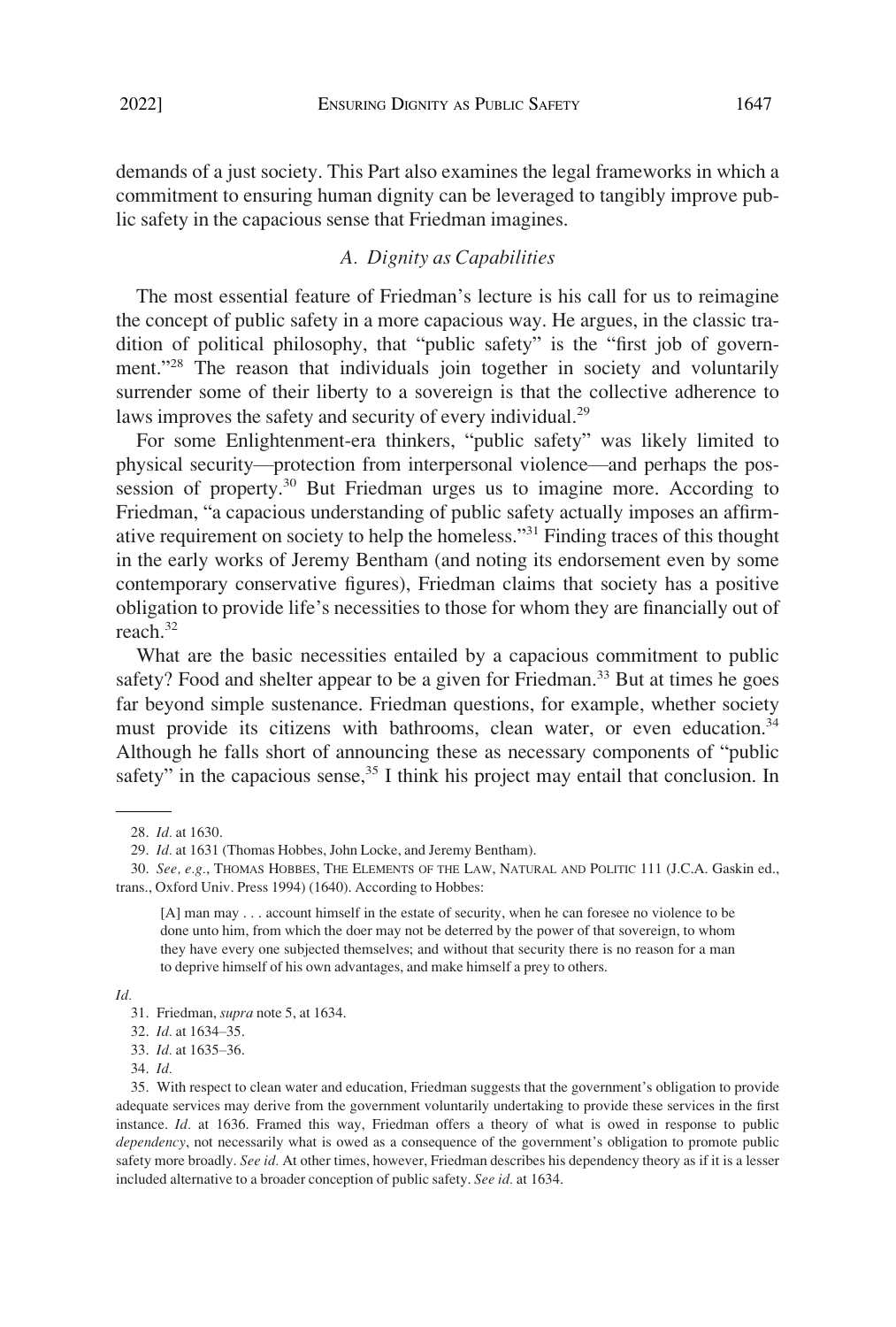particular, I continue to return to the second of his twin conceptions of harm: by tasking police, alone, with public safety, Friedman contends that society is harmed because chronic social problems go unresolved.<sup>36</sup> If the first job of government is to avoid this harm, we must commit to an understanding of public safety that is sufficiently broad so as to require that society's deepest social ills get remedied.

So construed, Friedman's claims about public safety are very much aligned with the works of political philosophers who center human dignity in any theory of a just society. More so than Bentham, Friedman's contributions track the work of academics like Amartya Sen and Martha Nussbaum.<sup>37</sup> These theorists claim that, in order to be just, a society must begin by providing individuals with adequate opportunities to lead a dignified human life.<sup>38</sup> Dignity, in this worldview, is inextricably tied to the opportunity to develop basic human capabilities. Nussbaum, in particular, is credited with having developed a "capabilities approach" to human dignity.39 She has argued both that all government-provided rights should be understood as entitlements to essential human capabilities and that advancing these rights requires material and institutional investment by a government in its citizens.40 Mirroring Friedman, Nussbaum's basic human rights include entitlements to things like food, shelter, water, and education, but also bodily integrity, political participation, and much more.<sup>41</sup>

Nussbaum's capabilities approach to human dignity not only harmonizes with Friedman's "public safety" approach to the government's foundational duties, but also provides an important supplement to Friedman's work. Human dignity offers a touchstone for understanding *which* rights are truly foundational.<sup>42</sup> Or, to use Friedman's vernacular, human dignity tells us which deeper social problems

39. Ingrid Robeyns & Morten Fibieger Byskov, *The Capability Approach*, *in* THE STAN. ENCYCLOPEDIA OF PHILOSOPHY (Edward N. Zalta ed., 2020), [https://plato.stanford.edu/entries/capability-approach/;](https://plato.stanford.edu/entries/capability-approach/) *see also*  Samuel Freeman, *Frontiers of Justice: The Capabilities Approach v. Contractarianism*, 85 TEX. L. REV. 385, 385–86 (2006) (reviewing MARTHA C. NUSSBAUM, FRONTIERS OF JUSTICE: DISABILITIES, NATIONALITY, SPECIES MEMBERSHIP (2006)) (explaining that, "[w]orking from ideas of human dignity . . . Nussbaum presents an account of the central human capabilities that society must satisfy—by the provision of necessary rights, entitlements, and background social conditions").

40. *See* Martha Nussbaum, *Human Rights and Human Capabilities*, 20 HARV. HUM. RTS. J. 21, 21–22 (2007) ("All rights, understood as entitlements to capabilities, have material and social preconditions, and all require government action.").

41. *Id.* at 23–24 (listing ten central human capabilities).

42. Freeman, *supra* note 39, at 388 (explaining how the "fundamental moral value of *human dignity* demands that a minimal threshold level for each central capability be realized if a person is to live a dignified life worthy of a human being" (emphasis in original)).

<sup>36.</sup> *Id.* at 1606.

<sup>37.</sup> *See generally* Amartya Sen, Equality of What?, The Tanner Lectures On Human Values 195 (May 22, 1979); Martha C. Nussbaum, *Capabilities and Human Rights*, 66 FORDHAM L. REV. 273 (1997).

<sup>38.</sup> Nussbaum, *supra* note 37, at 279–80 (explaining that it is "the proper goal of government, to bring all citizens up to a certain basic minimum level of capability"); Sen, *supra* note 37, at 218 (suggesting that the basic capabilities of a person should include "[t]he ability to move about[,] . . . the ability to meet one's nutritional requirements, the wherewithal to be clothed and sheltered, [and] the power to participate in the social life of the community").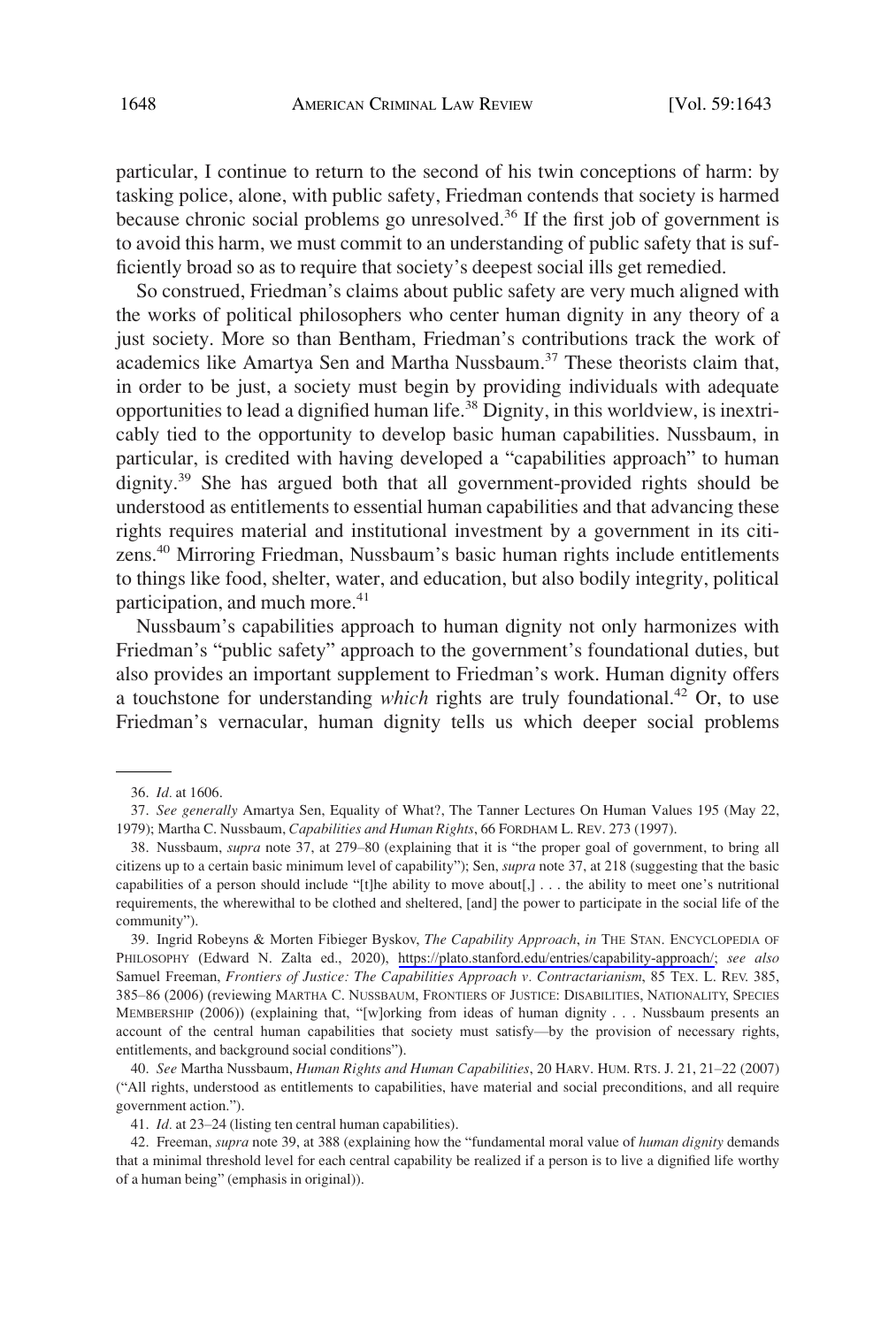<span id="page-6-0"></span>society is obliged to resolve as part of its "first job," something Friedman's lecture does not do.<sup>43</sup> To be clear, I make no claim that Friedman would adopt Nussbaum's particular list of capabilities as constitutive of his capacious conception of public safety. Rather, I merely wish to draw attention to the parallels between a theory of public safety that requires the government to provide for the poor and adequately solve deep social problems and a theory of government centered on developing individual human dignity.

If we think about public safety as a commitment to ensure the human dignity of all individuals in a society, Friedman's call to reform the way we police the homeless has real bite. On the one hand, using police to respond to homelessness does nothing to redress the preexisting indignity of the situation. Individuals experiencing homelessness face a number of deprivations that render them less safe in the capacious sense: they often have insufficient food or water;<sup>44</sup> many of them lack any kind of shelter or protection from the elements; $45$  they have no place to perform essential bodily functions, including sleeping;<sup>46</sup> and they are particularly vulnerable to theft and violence.<sup>47</sup> Police, alone, remedy none of these indignities. Responding to homelessness with police, moreover, often imposes new harms that is, new indignities—that compound an already fraught situation.<sup>48</sup> A society committed to public safety in the capacious sense, by contrast, would invest government resources in expanding the fundamental capabilities of individuals experiencing homelessness, providing a more dignified, less dangerous existence.

#### *B. Dignity as Incommensurability*

The second of Friedman's allusions to human dignity can be found in his observation that policing necessarily entails a choice about how we distribute public safety. Too often, we are blind to the distributional consequences of policing because, as Friedman aptly notes, we labor under a romanticized image of police that "ride around all day trying to catch criminals."49 But when we deploy police to remedy social problems such as homelessness, these distributional choices become more obvious. On the one hand, laws criminalizing fundamental aspects of homelessness make many people feel safer. As Friedman notes, "[s]ome people see the homeless populations as threatening, particularly those with obvious mental health

<sup>43.</sup> Friedman, *supra* note 5, at 1630.

<sup>44.</sup> NAT'L L. CTR. ON HOMELESSNESS & POVERTY, HOUSING NOT HANDCUFFS: A LITIGATION MANUAL 35-36 (2019),<https://homelesslaw.org/wp-content/uploads/2019/12/HOUSING-NOT-HANDCUFFS-2019-FINAL.pdf>.

<sup>45.</sup> *Id.* at 33 (estimating that two-thirds of chronically homeless individuals "are staying outdoors, in abandoned buildings, or other locations not suitable for human habitation").

<sup>46.</sup> *Id.* at 36, 41 (noting lack of access to toilets, showers, laundry, and trash services).

<sup>47.</sup> *Id.* at 35, 66–67 (explaining that exposure to violence occurs both inside emergency shelters and outside on the streets).

<sup>48.</sup> Ben A. McJunkin, *Homelessness, Indignity, and the Promise of Mandatory Citations for Urban Camping*, 52 ARIZ. ST. L.J. 955, 963–68 (2020) (detailing the indignity of custodial arrests on individuals experiencing homelessness).

<sup>49.</sup> Friedman, *supra* note 5, at 1607.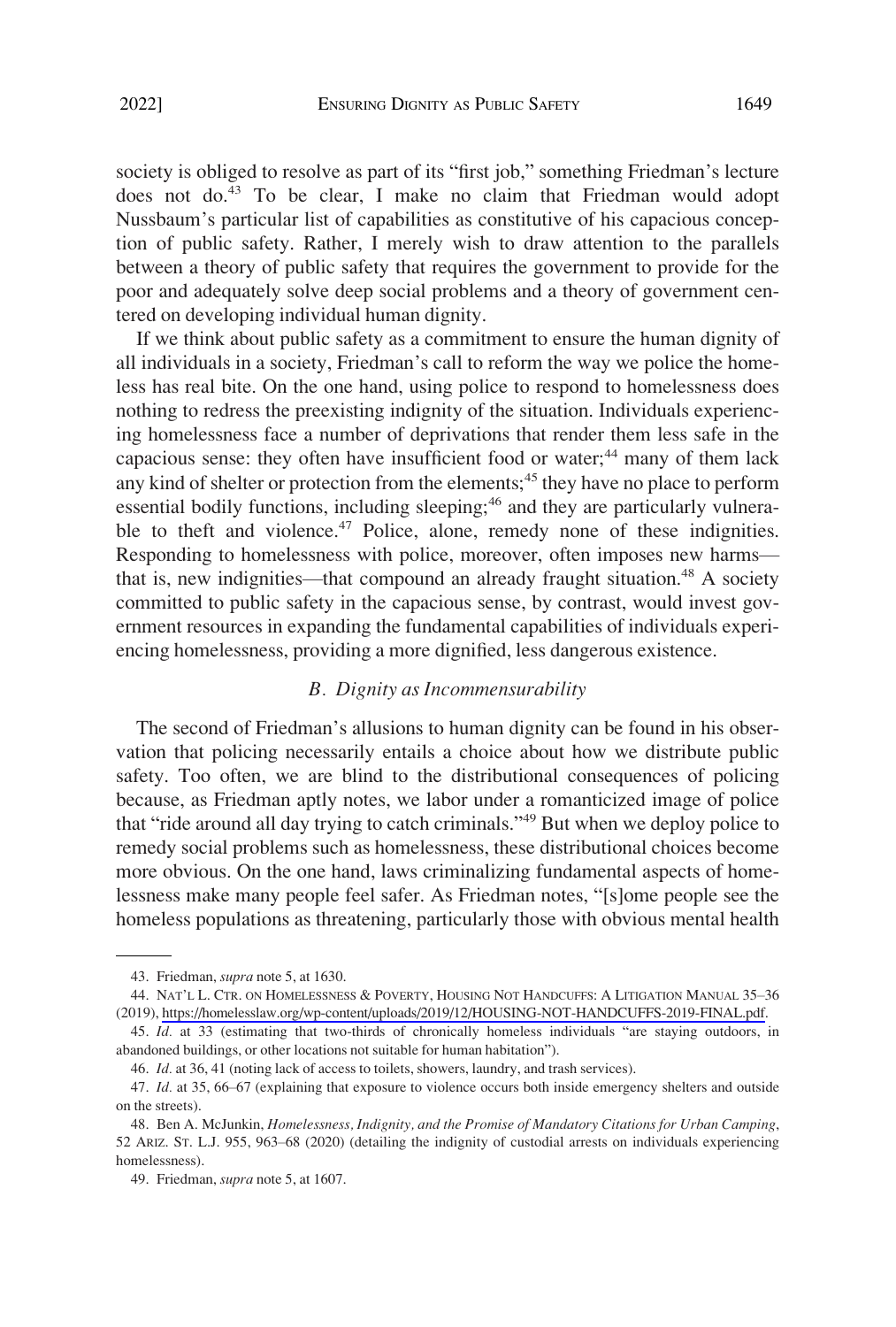issues."<sup>50</sup> On the other hand, these laws also make those experiencing homelessness considerably less safe. They authorize the police to use various forms of force that threaten not only the physical safety of homeless individuals, but also the security of their property, their ability to work, and the community they may have developed.51

Friedman questions the soundness of laws against homelessness on a number of classic grounds—we are punishing behavior that does not cause harm; individuals experiencing homelessness are arguably not morally culpable; and the criminalization strategy is ineffective if not outright counterproductive.<sup>52</sup> But he also challenges our entitlement as a society to redistribute safety through criminalization of those who are already unsafe. In his remarks on cost-benefit analysis, Friedman urges us to take account of the social costs of policing.<sup>53</sup> It is not enough, Friedman claims, that policing techniques are effective at providing benefits to the majority of society—benefits like crime reduction.<sup>54</sup> Rather, we must understand that those benefits come at a cost to the people being policed, and perhaps to society more generally.<sup>55</sup> While this may sound like simple utilitarianism, Friedman then goes further, questioning the morality of imposing those costs on the very individuals in society who are lacking "public safety" in the capacious sense of basic necessities, such as food and shelter.<sup>56</sup> Although he does not quite say it explicitly, I read Friedman as questioning whether a commitment to public safety, properly understood, precludes a certain set of trade-offs between the safety of the homeless and those who might benefit from policing homelessness more aggressively.

Friedman's views on public safety's trade-offs are admittedly underdeveloped in his lecture. But I view them as among his more interesting contributions. In considering what a more robust version of his argument may look like, my mind goes to a scholar who surprisingly has had little to say about the criminal law despite a career dedicated to understanding the very concept of justice.<sup>57</sup> That scholar is John Rawls. Like Friedman, Rawls eschewed simple utilitarianism in favor of a theory of government that precludes a certain set of trade-offs.<sup>58</sup> This commitment to human incommensurability is grounded in human dignity and admittedly

<sup>50.</sup> *Id.* at 1614. Other justifications for reducing visible homelessness include sanitation, commerce, and the use of publicly funded spaces. *Id.* at 1614–15.

<sup>51.</sup> *Id.*; *see also* McJunkin, *supra* note 48, at 965–66.

<sup>52.</sup> Friedman, *supra* note 5, at 1614–15.

<sup>53.</sup> *Id.* at 1637.

<sup>54.</sup> *Id.* However, Friedman also questions whether actions that seem effective (such as arresting a culpable actor) actually lead to long-term benefits (such as true crime reduction). *See id.* 

<sup>55.</sup> *Id.* at 1637–38. For example, Friedman notes that employing ineffective approaches to homelessness deprives society of "the social benefit that accrues to all of us, knowing we have actually solved a difficult problem." *Id.* at 1630.

<sup>56.</sup> *Id.* at 1636.

<sup>57.</sup> For a detailed account of what a Rawlsean theory of criminal punishment would entail, see Sharon Dolovich, *Legitimate Punishment in Liberal Democracy*, 7 BUFF. CRIM. L. REV. 307 (2004).

<sup>58.</sup> *Compare* JOHN RAWLS, A THEORY OF JUSTICE viii (1971) (citing the traditional theories of the social contract shared by John Locke, Jean-Jacques Rousseau, and Immanuel Kant as sources of his work), *with*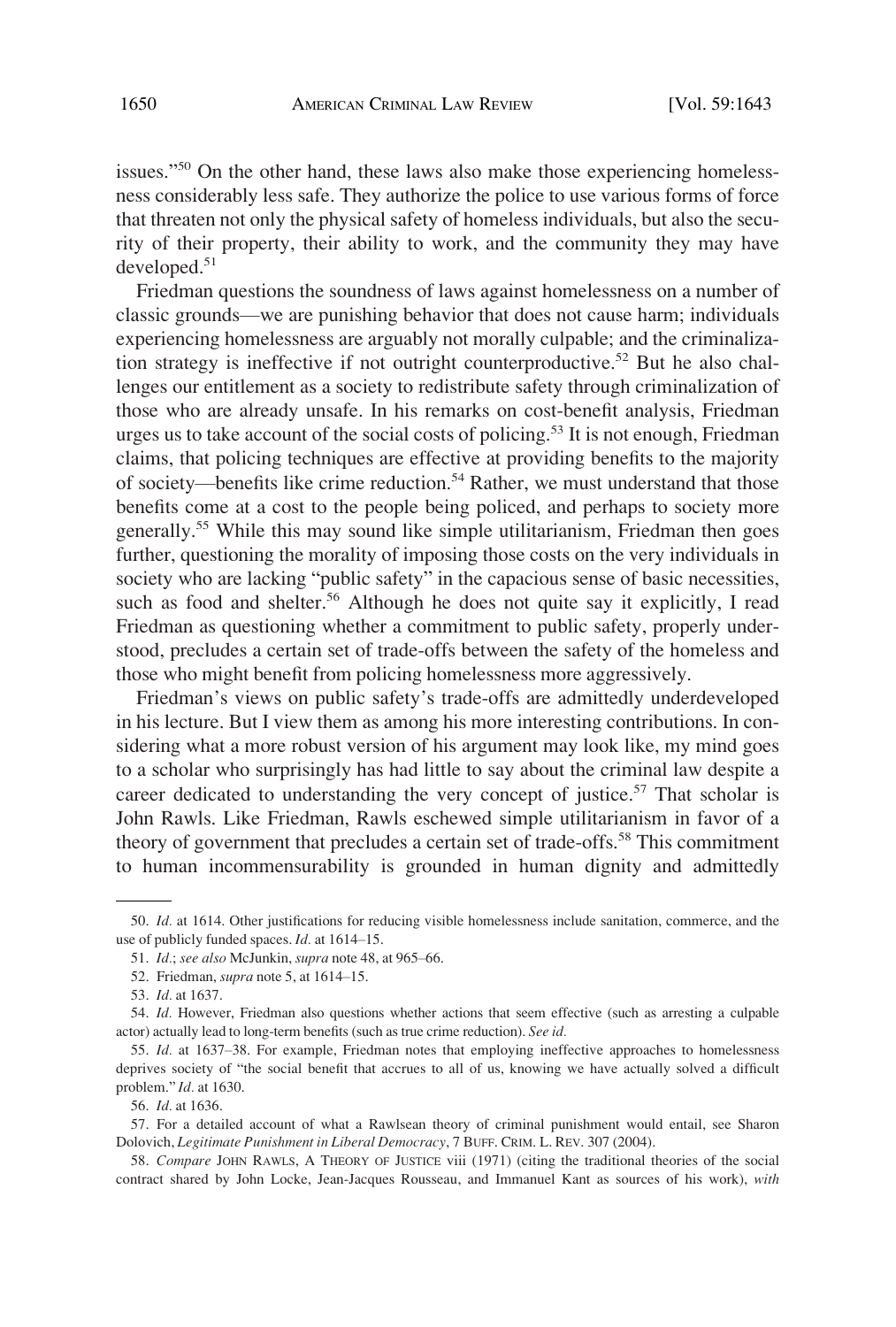indebted to Immanuel Kant.<sup>59</sup> But contrary to Kant (and Nussbaum), Rawls saw human dignity not as the *grounds* from which we divine what is owed to persons, but rather as the *reason* for our chosen social distributions—of rights, of opportunities, and of physical safety.<sup>60</sup>

In this way, Rawlsean dignity is distinctly anti-utilitarian, much in the way that Friedman's work hints at being. Rawls writes:

[T]o respect persons is to recognize that they possess an inviolability founded on justice that even the welfare of society as a whole cannot override. It is to affirm that the loss of freedom for some is not made right by a greater welfare enjoyed by others.<sup>61</sup>

Quite similarly, Friedman writes that society may not reduce the safety of the homeless in order to increase the safety of others who seek protection from the homeless.<sup>62</sup> To do so would be to violate society's fundamental duty of protection.<sup>63</sup>

In evaluating the standards for a just society, Rawls formalized a dignitary principle that goes to the heart of how we should respond to the issue of homelessness: the difference principle. The difference principle states that social inequalities are justifiable only to the extent that they materially improve the position of those who are least well off. $64$  As a distributive principle, it may be fairly said that what the difference principle absolutely forbids is taking something away from those who have the least in society in order to improve the position of those who have more. This is where I see the connection to Friedman's work. Friedman claims that a true commitment to public safety means providing for the poor because the existence of deep poverty in a world that also permits luxury is not a stable situation—that the potential for homelessness undermines the security of everyone in society.<sup>65</sup>

If I am correct in my reading of Friedman, one possible consequence is that our distributional choices about policing and public safety ought to follow Rawls' difference principle. It should never be permissible to make individuals experiencing homelessness less safe in order to improve the safety of others. Friedman implicitly frames this conclusion as a cost-benefit failure: the choice to criminalize homelessness imposes broader social costs in the form of an instability that leaves us all insecure. But we may more simply view this as the demand of human dignity in a just society.

Friedman, *supra* note 5, at 1630–31 (citing the theories of Thomas Hobbes, John Locke, and Jeremy Bentham about why people form societies in his explanation of the government's duty to protect its people).

<sup>59.</sup> *See* RAWLS, *supra* note 58, at viii.

<sup>60.</sup> *Id.* at 586.

<sup>61.</sup> *Id.* 

<sup>62.</sup> Friedman, *supra* note 5, at 1632.

<sup>63.</sup> *Id.* 

<sup>64.</sup> *See* RAWLS, *supra* note 58, at 78.

<sup>65.</sup> Friedman, *supra* note 5, at 1635–36.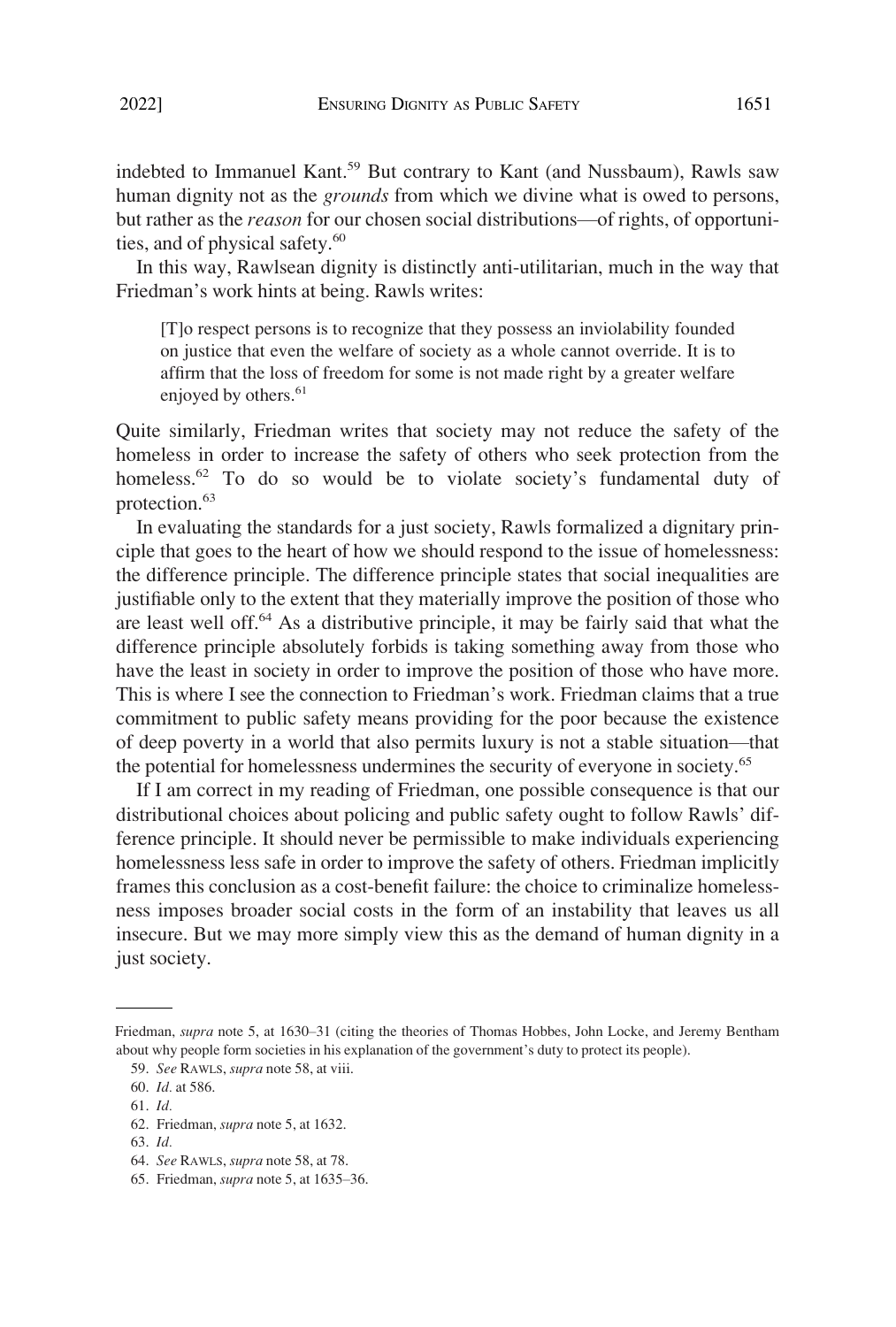## *C. Dignitarian Constitutionalism*

<span id="page-9-0"></span>I emphasize Freidman's dignitarian commitments here in part because human dignity, unlike public safety, is a concept with substantial legal purchase in obligating the government to extend rights and satisfy duties. As a matter of political philosophy, Friedman may very well be right that public safety is the first job of government.66 But, constitutionally, public safety is primarily invoked to authorize the government to control its citizens. When evaluating legislation, public safety is a primary justification for the government's expansive "police power."67 In criminal procedure, public safety operates as an exception that trumps a defendant's other rights.68 Indeed, nearly every major court case to recognize a constitutional limitation on police practices has been criticized as a threat to public safety.<sup>69</sup>

Human dignity, by contrast, has increasingly operated as a constitutional principle that regulates the government, rather than its citizens. Despite not appearing in the Constitution, dignity can be found in nearly a thousand Supreme Court opinions.70 "The Supreme Court has invoked the term in connection with the First, Fourth, Fifth, Sixth, Eighth, Ninth, Eleventh, Fourteenth, and Fifteenth Amendments."<sup>71</sup> Most recently, the jurisprudence of Justice Anthony Kennedy over the last two decades has "tightly wound the double helix of Due Process and Equal Protection into a doctrine of *equal dignity*."72 Kennedy's invocations of dignity have decriminalized sodomy, $73$  struck down provisions of the Defense of Marriage Act, $74$  and mandated the legalization of same-sex marriage throughout the United States.75

For this reason, there may be practical value in situating Friedman's call to view public safety more expansively within theories of dignity. If, as Friedman contends, "public safety" means clean air and water as much as it means "clean"

<sup>66.</sup> *Id.* at 1630–31.

<sup>67.</sup> *See, e.g.*, Hynes v. Mayor & Council of Borough of Oradell, 425 U.S. 610, 619 (1976) ("[T]he police power permits reasonable regulation for public safety."); City of Erie v. Pap's A.M., 529 U.S. 277, 296 (2000) ("Erie's efforts to protect public health and safety are clearly within the city's police powers.").

<sup>68.</sup> *See, e.g.*, New York v. Quarles, 467 U.S. 649, 655 (1984) ("We hold that on these facts there is a 'public safety' exception to the requirement that Miranda warnings be given before a suspect's answers may be admitted into evidence . . . .").

<sup>69.</sup> *See generally* Yale Kamisar, *Public Safety v. Individual Liberties: Some "Facts" and "Theories"*, 53 J. CRIM. L. CRIMINOLOGY & POLICE SCI. 171 (1962) (examining criticisms of the Warren Court's criminal procedure "innovations").

<sup>70.</sup> Leslie Meltzer Henry, *The Jurisprudence of Dignity*, 160 U. PA. L. REV. 169, 178 (2011).

<sup>71.</sup> *Id.* at 172–73 (footnotes omitted).

<sup>72.</sup> Laurence H. Tribe, *Equal Dignity: Speaking Its Name*, 129 HARV. L. REV. F. 16, 17, 21–23 (2015) (describing Justice Kennedy's use of equal dignity in various cases that led to its central role in Obergefell v. Hodges, 576 U.S. 644 (2015)).

<sup>73.</sup> *See generally* Lawrence v. Texas, 539 U.S. 558 (2003).

<sup>74.</sup> *See generally* United States v. Windsor, 570 U.S. 744 (2013).

<sup>75.</sup> *See generally* Obergefell v. Hodges, 576 U.S. 644 (2015).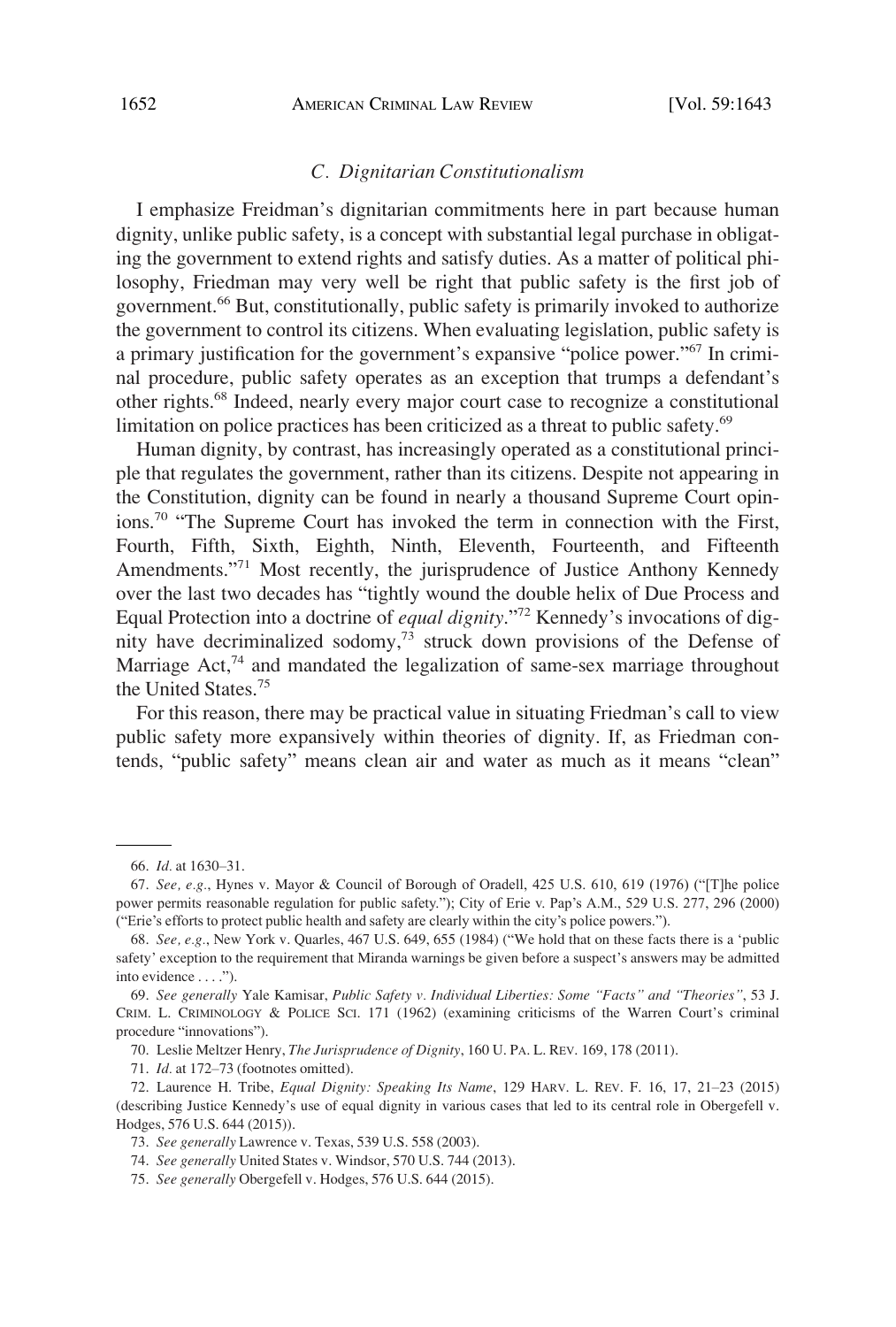<span id="page-10-0"></span>streets,<sup>76</sup> the legal doctrines that can translate this vision into reality are already speaking in the language of dignity.<sup>77</sup> Friedman would be wise to do the same.

#### II. THE DIVERGENCE OF COMMITMENTS & CONSEQUENCES

Given Friedman's philosophical commitments to a conception of public safety that overlaps with leading theories of human dignity, I am surprised by his legal prescriptions. Friedman acknowledges that the problems in policing run deep indeed, they run "to the core of the policing function itself."78 Yet his solutions to these problems reveal what Jocelyn Simonson has called a "technocratic sensibility" about policing.79 Freidman does not question the inherent legitimacy of police departments as social instruments.<sup>80</sup> He merely seeks to reform departments by decreasing the harmfulness of certain policing practices. In some ways, Friedman's proposals may even be read to require that we consolidate additional power within police departments, to the detriment of communities—like the homeless—that have traditionally been hurt by over-policing.

This Part highlights two examples of how Friedman's resolution of legal issues governing how we police the homeless is at odds with the deeper dignitarian commitments that I identified in Part I. First, Friedman approvingly cites a recent ruling by the Ninth Circuit Court of Appeals that re-writes society's justifications for criminalizing homelessness. Although the immediate import of the decision is to limit police authority in some circumstances, it cloaks the criminalization of homelessness in a veneer of legitimacy that undermines Rawlsean dignity and runs contrary to the difference principle. Second, Friedman calls for the Supreme Court to overturn a longstanding precedent that permits police to opt for non-intervention. He would interpret the Constitution to impose a duty on government to become more involved in the lives of those who are already least safe. Yet the capabilities

<sup>76. &</sup>quot;Clean" streets is a common euphemism for the use of policing and social control strategies to reduce crime and disorder. *See, e.g.*, PATRICK J. CARR, CLEAN STREETS: CONTROLLING CRIME, MAINTAINING ORDER, AND BUILDING COMMUNITY ACTIVISM (2005); *see generally* George L. Kelling & James Q. Wilson, *Broken Windows*, THE ATLANTIC (Mar. 1982), [https://www.theatlantic.com/magazine/archive/1982/03/broken-windows/](https://www.theatlantic.com/magazine/archive/1982/03/broken-windows/304465/) [304465/](https://www.theatlantic.com/magazine/archive/1982/03/broken-windows/304465/).

<sup>77.</sup> For example, the Eighth Amendment guarantees prisoners "basic sustenance," such as food and medical care, out of respect for "the essence of human dignity inherent in all persons." Brown v. Plata, 563 U.S. 493, 510–11 (2011). Likewise, the provision of safe drinking water is essential to the protection of public health, which "is analogous to the many explicit and implicit recognitions of the right to human dignity found in the Constitution." A. Dan Tarlock, *Safe Drinking Water: A Federalism Perspective*, 21 WM. & MARY ENV'T L. & POL'Y REV. 233, 249 (1997). The United Nations has gone so far as to declare that "[t]he human right to water is indispensable for leading a life in human dignity." U.N. ECON. & SOC. COUNCIL, GEN. COMMENT NO. 15 (2002), [https://www.unhcr.org/en-us/publications/operations/49d095742/committee-economic-social-cultural-rights](https://www.unhcr.org/en-us/publications/operations/49d095742/committee-economic-social-cultural-rights-general-comment-15-2002-right.html)[general-comment-15-2002-right.html](https://www.unhcr.org/en-us/publications/operations/49d095742/committee-economic-social-cultural-rights-general-comment-15-2002-right.html).

<sup>78.</sup> Friedman, *supra* note 5, at 1606.

*See* Jocelyn Simonson, *Power over Policing*, BOS. REV. (June 8, 2020), [http://bostonreview.net/law-](http://bostonreview.net/law-justice/jocelyn-simonson-power-over-policing)79. [justice/jocelyn-simonson-power-over-policing](http://bostonreview.net/law-justice/jocelyn-simonson-power-over-policing).

<sup>80.</sup> *See* Friedman, *supra* note 5, at 1640 ("The culprit here is not necessarily the police, but society itself, which has failed to tackle the underlying social problem, and instead sent brute force to try to sweep it out of sight.").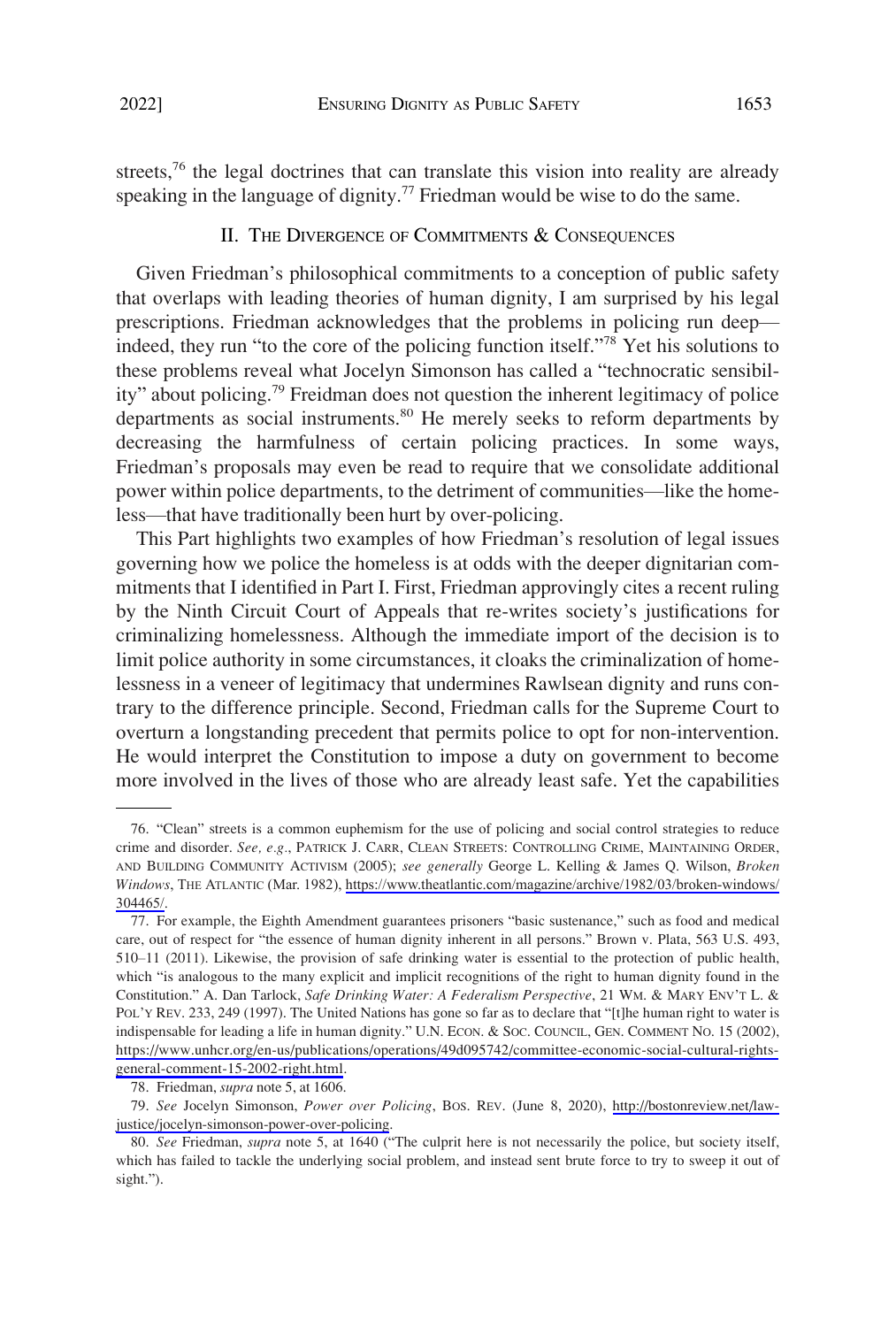<span id="page-11-0"></span>model of human dignity is arguably better served by heeding the recent calls to divest power from police and to reinvest in community-driven self-improvement, a call Friedman scarcely considers. If public safety means ensuring human dignity, we may be better served by empowering the people—not the police—to direct the course toward social betterment.

## *A. Criminalization for Thee*

In 2018, a Ninth Circuit panel resolved a federal civil rights lawsuit brought on behalf of homeless individuals in the city of Boise, Idaho. $81$  Plaintiffs contended that criminal penalties for sleeping outside on public property violated their Eighth Amendment rights, because they had no other options for shelter.<sup>82</sup> The court agreed. In articulating an admittedly "narrow" holding, the panel emphasized the homeless plaintiffs' absence of choice.<sup>83</sup> "[A]s long as there is no option of sleeping indoors," the opinion read, "the government cannot criminalize indigent, homeless people for sleeping outdoors, on public property, on the false premise they had a choice in the matter."<sup>84</sup>

That case, *Martin v. City of Boise*, has been praised by many. The National Homelessness Law Center, which helped file the initial lawsuit in 2009, hailed the *Martin* decision as "being essential to encouraging cities to propose constructive alternatives to homelessness."<sup>85</sup> And, indeed, many cities bound by the Ninth Circuit's ruling have worked to expand the availability of shelter offerings.<sup>86</sup> Friedman, likewise, is supportive of the *Martin* decision. He claims, for example, that *Martin* is correct in holding that punishment is "impermissible unless society steps up and offers alternatives."<sup>87</sup> This is a fair characterization of the decision the immediate takeaway from *Martin* is that the criminalization of unsheltered homelessness is unjustifiable unless shelter beds are available.

But Friedman also asserts that *Martin* exemplifies our constitutional obligation to criminalize only "conduct that is worthy of criminalization."88 And it is here that I think a dark side to *Martin* becomes evident. The implication of *Martin*'s rationale is that once homeless individuals have an option—for example, a bed in an emergency shelter—then sleeping in public becomes a matter of individual choice,

<sup>81.</sup> Martin v. City of Boise, 902 F.3d 1031, 1050 (9th Cir. 2018).

<sup>82.</sup> *Id.* at 1035.

<sup>83.</sup> *Id.* at 1048.

<sup>84.</sup> *Id.* 

<sup>85.</sup> Press Release, Nat'l Homelessness L. Ctr., Supreme Court Lets Martin v. Boise Stand: Homeless Persons Cannot Be Punished for Sleeping in Absence of Alternatives (Dec. 16, 2019), [https://homelesslaw.org/supreme](https://homelesslaw.org/supreme-court-martin-v-boise/)[court-martin-v-boise/](https://homelesslaw.org/supreme-court-martin-v-boise/).

*See, e.g.*, Gregory Scruggs, *Western Cities Scramble to Comply With Court Ruling on Homelessness*, U.S. 86. NEWS & WORLD REPORT (Feb. 10, 2020, 8:00 AM), [https://www.usnews.com/news/cities/articles/2020-02-10/](https://www.usnews.com/news/cities/articles/2020-02-10/western-cities-scramble-to-comply-with-court-ruling-on-homelessness) [western-cities-scramble-to-comply-with-court-ruling-on-homelessness](https://www.usnews.com/news/cities/articles/2020-02-10/western-cities-scramble-to-comply-with-court-ruling-on-homelessness).

<sup>87.</sup> Friedman, *supra* note 5, at 1634.

<sup>88.</sup> *Id.* at 1633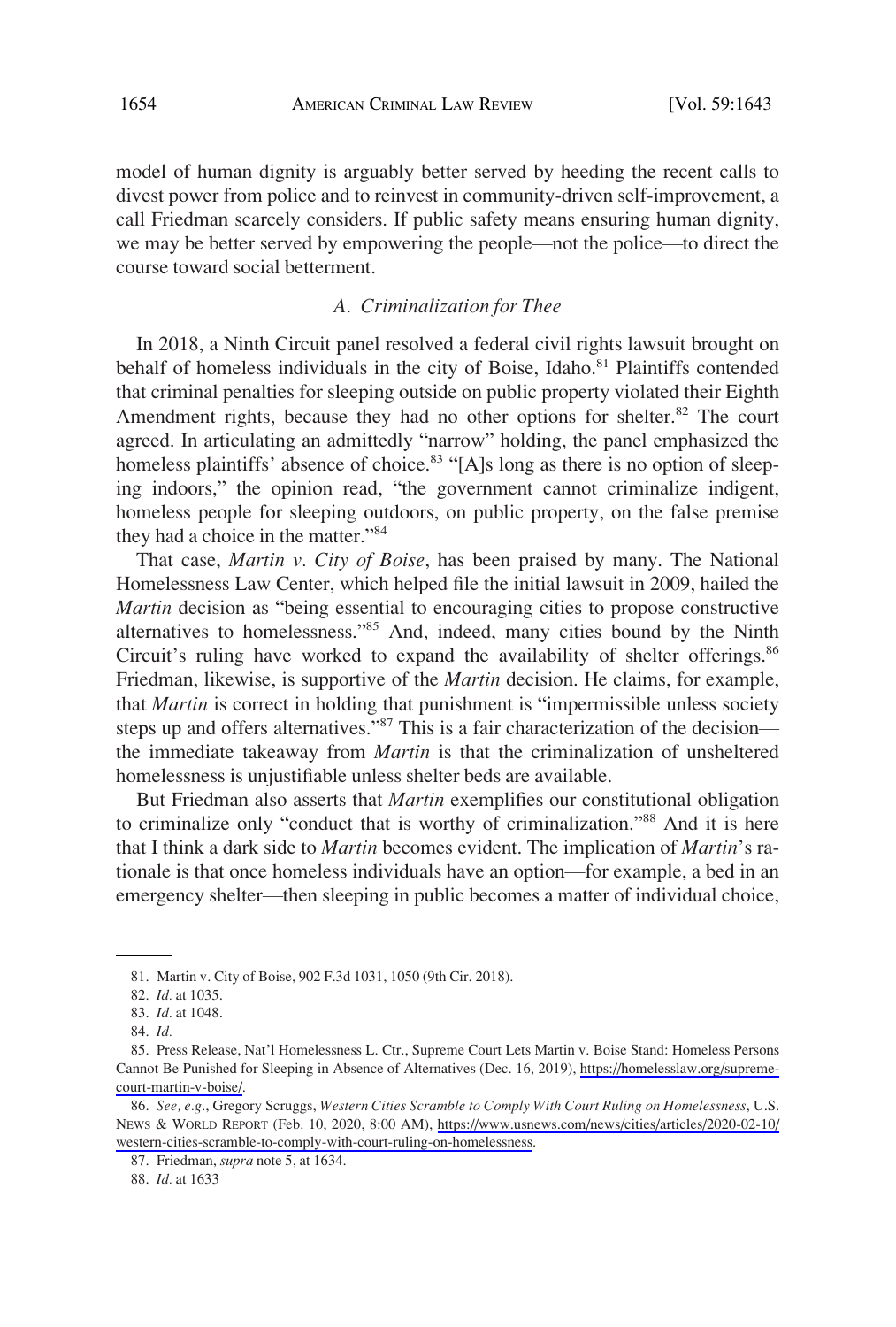hence personal criminal culpability.<sup>89</sup> In those cities that have expanded their shelter offerings in *Martin*'s wake, the most immediate consequence is triggering additional criminal enforcement against homeless residents.<sup>90</sup> Other cities have been more blatant about prioritizing criminal enforcement, for example by outfitting police officers with live access to shelter availability and so ensuring that they have constitutional cover to make an arrest. $91$  By tying criminalization of homelessness to the availability of alternatives, *Martin* arguably *justifies* the criminalization of homeless individuals for the simple sin of declining government services.

The *Martin* opinion thus whitewashes a history of criminalization that has long been driven by animus. The crime of being homeless dates back to the founding of the country.<sup>92</sup> Rather than being premised on the personal choice to decline services, historical scholars have found that early vagrancy laws were designed to identify and punish classes of individuals deemed "unworthy" of services in the first instance. $93$  Far from trying to drive individuals toward needed resources, laws against homelessness largely sought to drive the visibly poor away from towns and cities.94

The historical approach to criminalizing homelessness stands in sharp contrast to understandings of Rawlsean dignity. Although Rawls himself did not explore the conditions for just criminalization,<sup>95</sup> Sharon Dolovich has theorized about the necessary conditions for a Rawlsean criminal justice system.<sup>96</sup> Most relevant here, Dolovich claims that questions about what behaviors to criminalize should happen

<sup>89.</sup> *See Martin*, 902 F.3d at 1048 n.8 ("Naturally, our holding does not cover individuals who *do* have access to adequate temporary shelter, whether because they have the means to pay for it or because it is realistically available to them for free, but who choose not to use it.") (emphasis in original).

<sup>90.</sup> *See* Sara K. Rankin, *Hiding Homelessness; The Transcarceration of the Homeless*, 109 CALIF. L. REV. 559, 577–78 (2021) (discussing how Las Vegas simultaneously expanded shelter options and increased criminalization following the *Martin* decision); Cameron Baskett, Note, *Cruel* & Unusual Camping, 109 KY. L.J. 593, 601, 605 (2020) (explaining that some cities have embraced "the construction of large, centralized facilities that are available to the homeless twenty-four hours a day," resulting in "very few instances in which no alternative sleeping space is available and, therefore, little protection for the homeless population against the criminalization of persons sleeping outside on public property").

*See* Erasmus Baxter, *Phoenix's Draft Homelessness Plan Raises Hopes and Concerns*, PHX. NEW TIMES 91. (July 7, 2020, 9:30 AM), [https://www.phoenixnewtimes.com/news/phoenix-draft-homeless-plan-hopes-portal](https://www.phoenixnewtimes.com/news/phoenix-draft-homeless-plan-hopes-portal-advocates-community-gallego-11478370)[advocates-community-gallego-11478370.](https://www.phoenixnewtimes.com/news/phoenix-draft-homeless-plan-hopes-portal-advocates-community-gallego-11478370)

*See, e.g.*, *An Act for Suppressing and Punishing Rogues, Vagabonds, Common Beggars, and Other Idle,*  92. *Disorderly, and Lewd Persons*, *in* THE PERPETUAL LAWS OF THE COMMONWEALTH OF MASSACHUSETTS 411 (2d ed., 1801), <https://books.google.com/books?id=ADw4AAAAIAAJ>.

<sup>93.</sup> Jeffrey S. Adler, *A Historical Analysis of the Law of Vagrancy*, 27 CRIMINOLOGY 209, 215–16 (1989).

<sup>94.</sup> *See* Harry Simon, *Towns Without Pity: A Constitutional and Historical Analysis of Official Efforts to Drive Homeless Persons from American Cities*, 66 TUL. L. REV. 631, 633–34 (1992).

<sup>95.</sup> As Chad Flanders has observed, Rawls does discuss "criminals" at various points in *A Theory of Justice*. *See* Chad Flanders, *Criminals Behind the Veil: Political Philosophy and Punishment*, 31 B.Y.U. J. PUB. L. 83, 84–85 (2016). However, these references tend to essentialize criminal behavior as evidence of an inherently deviant nature. *See, e.g.*, RAWLS, *supra* note 58, at 571. Consequently, Rawls does not engage with the central question of when laws identifying certain conduct as criminal are justifiable in a well-ordered society.

<sup>96.</sup> *See generally* Dolovich, *supra* note 57, at 326–29.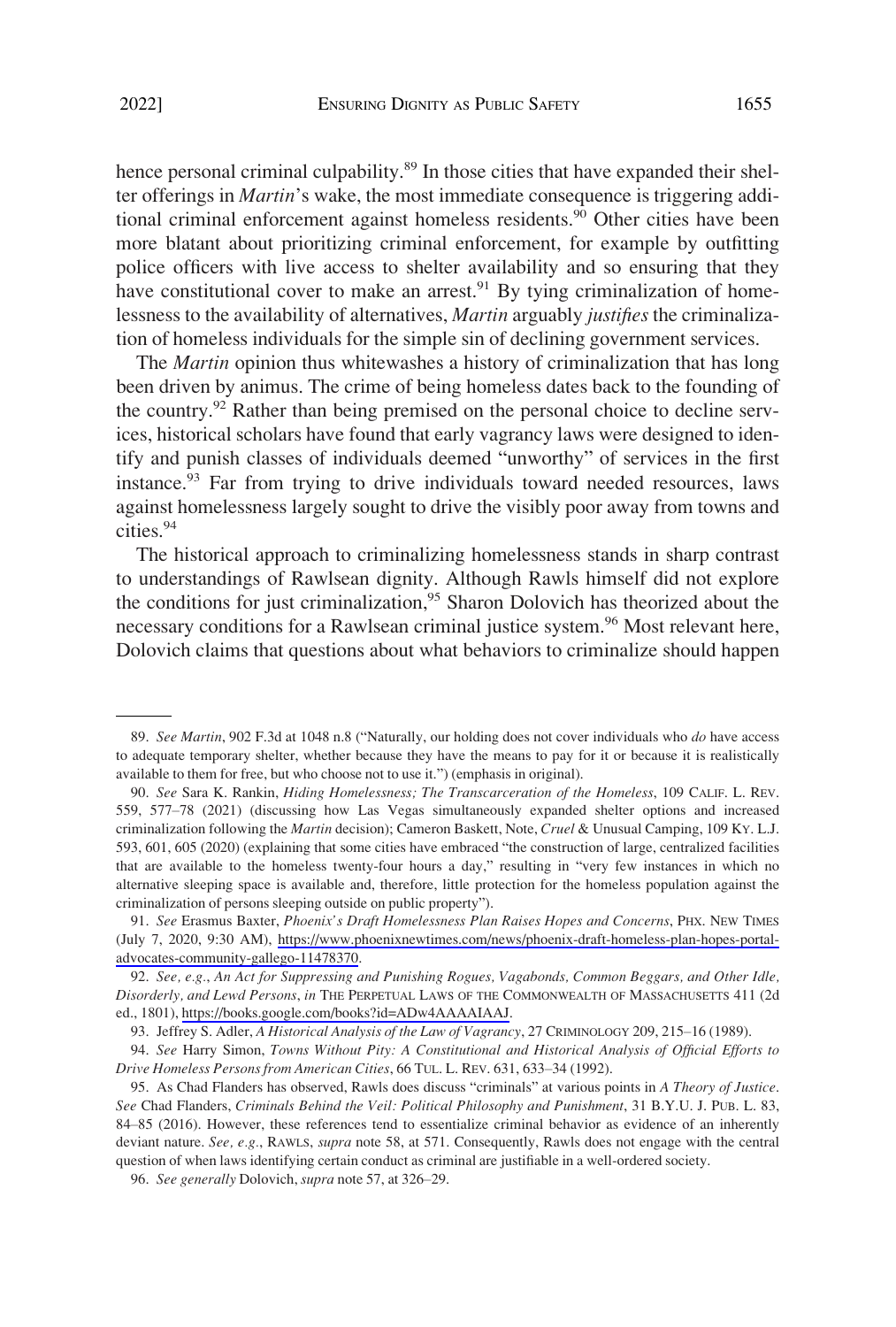behind a Rawlsean "veil of ignorance."<sup>97</sup> Behind the veil, those making the criminalization decision would not know in advance whether they occupy the position of criminal—*i.e.*, the target of state punishment—or crime victim.<sup>98</sup> This thought experiment invites lawmakers to directly assess the public safety benefits of criminalization with the threats to safety inflicted on those criminalized.<sup>99</sup>

What the veil of ignorance reveals to us is that people would likely never criminalize homelessness were they not already secure enough in their social station to know that it will likely never afflict them.<sup>100</sup> We see this revelation borne out in reality—those who support and pass the laws are often those least at risk of experiencing homelessness.<sup>101</sup> They benefit from laws that never bind them. Ironically, the *Martin* opinion alludes to this asymmetry. The opinion opens by quoting Anatole France's *The Red Lily*: "The law, in its majestic equality, forbids rich and poor alike to sleep under bridges, to beg in the streets, and to steal their bread."<sup>102</sup>

If we focus more narrowly, however, on the reasoning of the *Martin* opinion, a further inconsistency with Rawlsean dignity becomes apparent. Viewing the criminalization of homelessness as punishing the voluntary choice not to use available shelter services, as *Martin* implicitly does, results in a societal distribution of safety that—at least in some cases—violates Rawls's difference principle. The opinion endorses the impermissible approach of making some individuals experiencing homelessness less safe in order to improve the safety of others.

The lynchpin of my difference principle argument is the recognition that utilizing shelter services renders some homeless individuals less safe than sleeping "rough."<sup>103</sup> Shelters can be dangerous.<sup>104</sup> Many individuals experience physical or sexual violence in shelters.<sup>105</sup> Property theft is also common.<sup>106</sup> Shelter populations

101. *See* McJunkin, *supra* note 48, 971–72 (explaining how laws against urban camping are frequently driven by business interests that have captured local politics).

<sup>97.</sup> *Id.* at 356; *see generally* RAWLS, *supra* note 58, at 136–39.

<sup>98.</sup> Dolovich, *supra* note 57, at 356–57.

<sup>99.</sup> *Id.* at 358.

<sup>100.</sup> *See id.* at 372–74 (explaining the role of morally arbitrary contingencies, such as poverty, lack of education, interfamily violence, and racial and ethnic discrimination on criminalization decisions made from behind the veil of ignorance).

<sup>102.</sup> Martin v. City of Boise, 902 F.3d 1031, 1035 (9th Cir. 2018).

Lynn McMordle, *Why Some Homeless People Prefer Sleeping Rough to Hostels or Hotels*, 103. CONVERSATION (June 26, 2020), [https://theconversation.com/why-some-homeless-people-prefer-sleeping](https://theconversation.com/why-some-homeless-people-prefer-sleeping-rough-to-hostels-or-hotels-139414)[rough-to-hostels-or-hotels-139414](https://theconversation.com/why-some-homeless-people-prefer-sleeping-rough-to-hostels-or-hotels-139414). "Sleeping rough" is a common synonym for unsheltered homelessness sleeping "on the streets, in desert washes, in vehicles or another place not meant for habitation." Jessica Boehm, *Phoenix Residents Reported 1,500 Homeless Encampements. See Where They Are*, AZCENTRAL (May 7, 2019, 5: 24 PM), [https://www.azcentral.com/story/news/local/phoenix/2019/05/06/phoenix-homelessness-increase](https://www.azcentral.com/story/news/local/phoenix/2019/05/06/phoenix-homelessness-increase-reported-encampments-community-services/3410072002/)[reported-encampments-community-services/3410072002/](https://www.azcentral.com/story/news/local/phoenix/2019/05/06/phoenix-homelessness-increase-reported-encampments-community-services/3410072002/).

<sup>104.</sup> NAT'L L. CTR. ON HOMELESSNESS & POVERTY, *supra* note 44, at 35.

*Id*.; *see also* Michael Alison Chandler, *For Homeless Women, Violence Is a Pervasive Part of Their Past*  105. *and Present, Report Shows*, WASH. POST (Feb. 19, 2018) [https://www.washingtonpost.com/local/social-issues/](https://www.washingtonpost.com/local/social-issues/for-homeless-women-violence-is-a-pervasive-part-of-their-past-and-present-report-shows/2018/02/19/b928d74c-10e6-11e8-9065-e55346f6de81_story.html) [for-homeless-women-violence-is-a-pervasive-part-of-their-past-and-present-report-shows/2018/02/19/b928d74c-](https://www.washingtonpost.com/local/social-issues/for-homeless-women-violence-is-a-pervasive-part-of-their-past-and-present-report-shows/2018/02/19/b928d74c-10e6-11e8-9065-e55346f6de81_story.html)[10e6-11e8-9065-e55346f6de81\\_story.html](https://www.washingtonpost.com/local/social-issues/for-homeless-women-violence-is-a-pervasive-part-of-their-past-and-present-report-shows/2018/02/19/b928d74c-10e6-11e8-9065-e55346f6de81_story.html).

<sup>106.</sup> NAT'L L. CTR. ON HOMELESSNESS & POVERTY, *supra* note 44, at 35.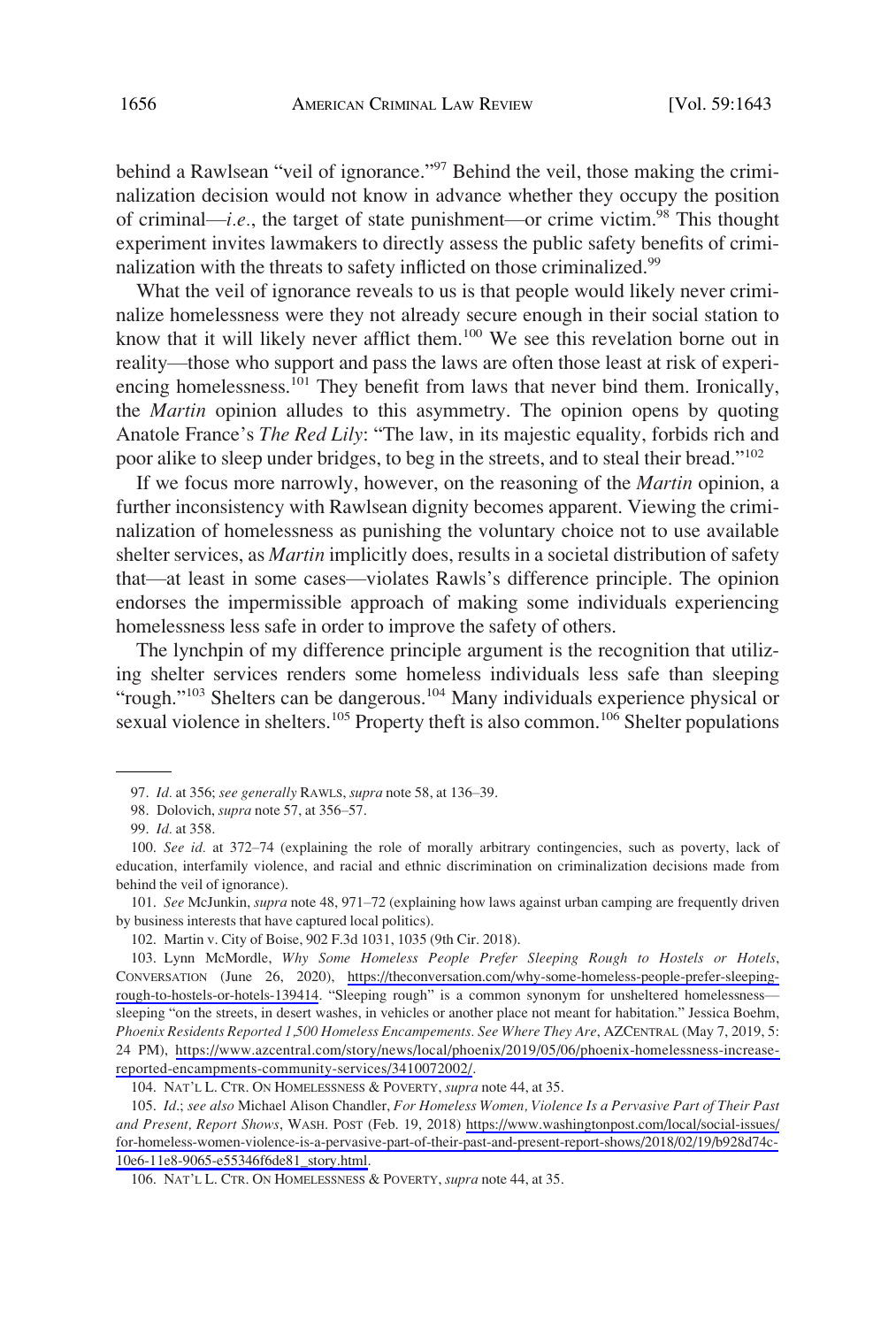turn over regularly, meaning that such crimes are rarely remedied and offenders are largely left unaccountable.<sup>107</sup> Further, most shelters are sex-segregated, which breaks up homeless families and separates individuals from their support networks.<sup>108</sup> Shelters also tend to have limits on personal property, forcing individuals to choose between a bed for the night and their essential possessions.109 And yet these shelters close during the day, sending their residents back out onto the streets to fend for themselves with fewer resources.<sup>110</sup> Disease transmission is another common concern.111 In the era of COVID-19, traditional shelters have proven to be demonstrably more dangerous than comparable homeless encampments.<sup>112</sup>

Some estimate that as many as 77% of homeless individuals would rather take their chances on the street than subject themselves to a government-funded or government-provided shelter.<sup>113</sup> As a practical matter, we also know that cities are not attempting to channel homeless individuals into shelters because they genuinely believe that shelters provide a uniformly better environment for the homeless. Rather, the preference for shelters is a preference for a reduction in homeless visibility.<sup>114</sup> In Friedman's terms, this is a policy choice to enhance the safety of those who "see the homeless populations as threatening,"<sup>115</sup> often at a cost to the safety of the individuals being sheltered. Because the reduction in safety is imposed on those who are already relatively unsafe (compared to those who have the luxury of simply preferring not to confront such unimaginable poverty and human suffering), *Martin*'s implicit justification for criminalization violates the difference principle.

I need not belabor this point. So long as shelter services do not universally improve the safety and security of individuals experiencing homelessness, the *Martin* decision advances a justification for criminalizing homelessness that is unsustainable through a Rawlsean lens. Those who are the targets of criminalization must either voluntarily use a shelter, in which they are potentially rendered

*Cf.* Eleanor Goldberg, *It Doesn't Make Any Sense to Arrest People Who Are Homeless*, HUFFPOST (Dec. 107. 22, 2017), [https://www.huffingtonpost.ca/entry/arresting-homeless-people\\_n\\_5a39843de4b0b0e5a79dfbc8](https://www.huffingtonpost.ca/entry/arresting-homeless-people_n_5a39843de4b0b0e5a79dfbc8) (discussing shelter turnover and the vulnerability of people in shelters to theft).

<sup>108.</sup> NAT'L L. CTR. ON HOMELESSNESS AND POVERTY, *supra* note 44, at 34.

<sup>109.</sup> *Id.* 

<sup>110.</sup> Goldberg*, supra* note 105.

<sup>111.</sup> NAT'L L. CTR. ON HOMELESSNESS & POVERTY, *supra* note 44, at 35.

*See* Thomas Fuller, *Isolation Helps Homeless Population Escape Worst of Virus*, N.Y. TIMES (Dec. 25, 112. 2020), [https://www.nytimes.com/2020/12/23/us/coronavirus-homeless.html.](https://www.nytimes.com/2020/12/23/us/coronavirus-homeless.html)

<sup>113.</sup> LINDSEY DAVIS, COAL. FOR THE HOMELESS, VIEW FROM THE STREET: UNSHELTERED NEW YORKERS AND THE NEED FOR SAFETY, DIGNITY, AND AGENCY 11 (2021) ("Seventy-seven percent of respondents stated that they have tried the municipal shelter system and instead choose to stay on the streets."); *see also* Jeremy Jojola & Katie Wilcox, *We Asked 100 Homeless People if They'd Rather Sleep Outside or in a Shelter*, [WWW.9NEWS.COM](https://WWW.9NEWS.COM)  (Nov. 21, 2017, 7:42 AM), [https://www.9news.com/article/news/investigations/we-asked-100-homeless-people](https://www.9news.com/article/news/investigations/we-asked-100-homeless-people-if-theyd-rather-sleep-outside-or-in-a-shelter/73-493418852)[if-theyd-rather-sleep-outside-or-in-a-shelter/73-493418852](https://www.9news.com/article/news/investigations/we-asked-100-homeless-people-if-theyd-rather-sleep-outside-or-in-a-shelter/73-493418852) (conducting informal survey of 100 homeless individuals in Denver and finding that 70% prefer sleeping on the streets rather than accepting shelter services).

<sup>114.</sup> *See* Sara K. Rankin, *Punishing Homelessness*, 22 NEW CRIM. L. REV. 99, 122–23 (2019).

<sup>115.</sup> Friedman, *supra* note 5, at 1614. Other justifications for reducing visible homelessness include sanitation, commerce, and the use of publicly funded spaces. *Id.* at 1614–15.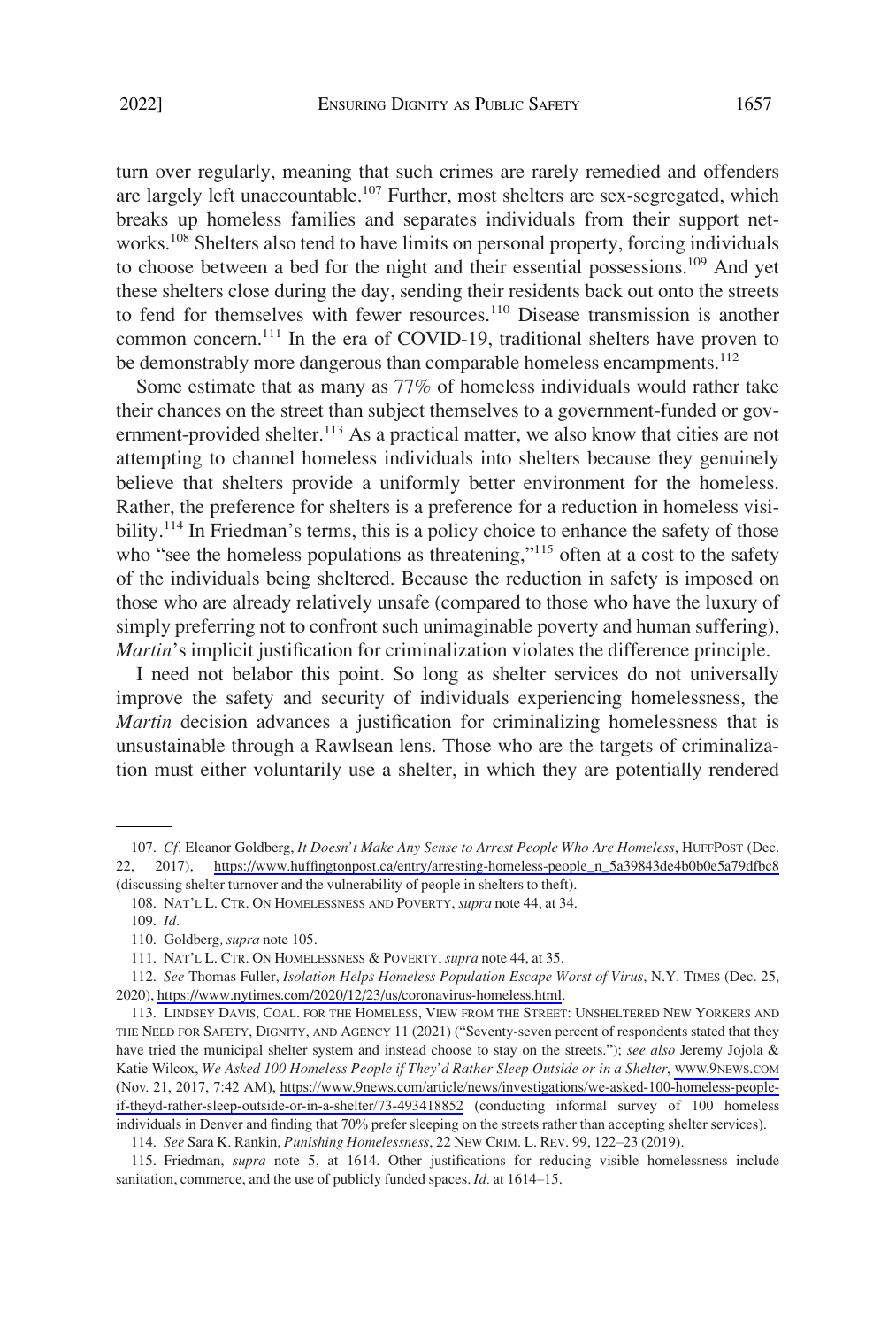<span id="page-15-0"></span>less safe, or be subject to state punishment, through which they are potentially rendered less safe.

With this understanding, it becomes hard to see why Friedman embraces *Martin*  as openly as he does. Perhaps unaware of the public safety drawbacks of homeless shelters, he equates their provision with the provision of simpler goods like food and public restrooms. To be clear, the *Martin* decision has immediate tangible benefits for some homeless individuals—it prevents arrests where individuals have no alternative to sleeping on the street.<sup>116</sup> But it implies a justification for the imposition of criminal liability that is at odds with my best understanding of Friedman's philosophical commitments, specifically Rawls' difference principle. This divergence of commitments and consequences is echoed in one other cornerstone of Friedman's lecture, which the next section examines.

## *B.* Defunding, Not *DeShaney*

The most surprising thing about Friedman's lecture is that it ends with a call for what seems like more policing. His "takeaway" is that society needs "holisticallytrained generalist specialists" as first responders.<sup>117</sup> To be holistically trained, Friedman's first responders would receive "training in a wide swath of disciplines."118 But—importantly—Friedman continues to include both law enforcement and the use of force under their prerogative.<sup>119</sup> This suggestion builds upon Friedman's work elsewhere, in which he proposes that the police could eventually be replaced by "a set of highly-trained first responders who have the capacity to address all the sorts of social problems police today face, from domestic violence to substance abuse to noise complaints."<sup>120</sup> Although Friedman does not say whether existing police departments would house these first responders, their functions, as Friedman describes them, $121$  sound a lot like what we have always asked police to do.<sup>122</sup> Is additional investment in training and deploying (potentially forceful) first responders really Friedman's "future of policing"?123

On one hand, this should probably not be surprising. Since the earliest days of American policing, crises over police legitimacy have been met with reform

<sup>116.</sup> Martin v. City of Boise, 902 F.3d 1031, 1048 (9th Cir. 2018).

<sup>117.</sup> Friedman, *supra* note 5, at 1640.

<sup>118.</sup> *Id.* (including "mediation, diagnosis of health issues, basic EMS, mental health, what social services are available, and so on" as areas of training).

<sup>119.</sup> *Id.* Admittedly, Freidman recognizes that "those should be absolute last resorts." *Id.* 

<sup>120.</sup> Barry Friedman, *Disaggregating the Policing Function*, 169 U. PA. L. REV. 925, 993–94 (2021).

<sup>121.</sup> *See* Friedman, *supra* note 5, at 1640.

<sup>122.</sup> *See* Egon Bittner, *Florence Nightingale in Pursuit of Willie Sutton: A Theory of the Police*, *in* THE POTENTIAL FOR REFORM OF CRIMINAL JUSTICE 27, 33 (Herbert Jacob ed., 1974) ("A policeman is always poised to move on any contingency whatever, not knowing what it might be, but knowing that far more often than not he will be expected to *do something*." (emphasis in original)).

<sup>123.</sup> Friedman, *supra* note 5, at 1640.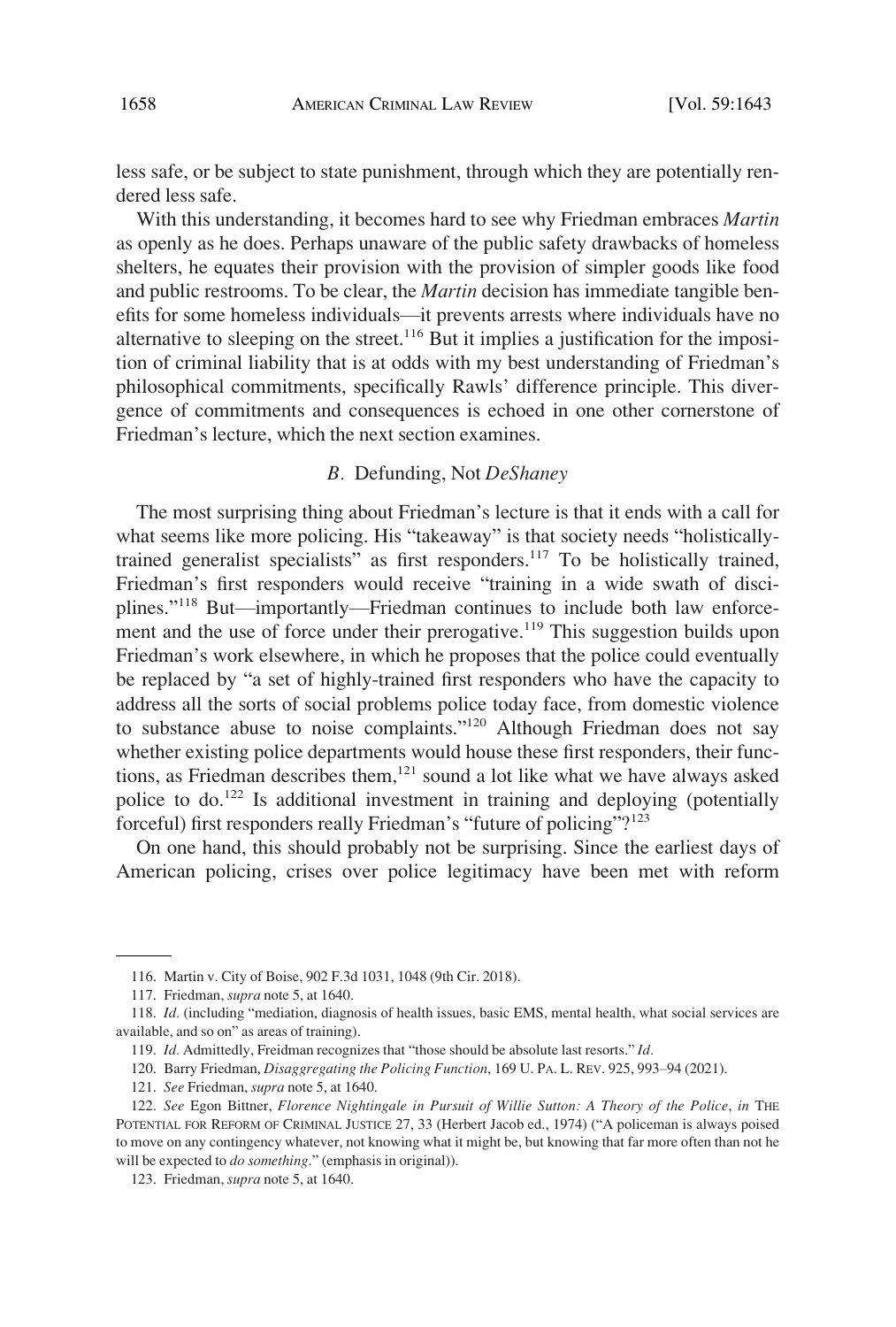proposals that expand and center police power.<sup>124</sup> Fundamentally, these reform proposals call for more democratic involvement in policing, more departmental bureaucracy, more procedural justice, or more tools and technology.<sup>125</sup> They never call for less policing. At various points in his career, Friedman has made each of these moves.<sup>126</sup> Reforms in these modes tend to focus narrowly on measurable successes.127 They seek tangible metrics to quantify efficiency and improvement without unsettling policing's central role in American society.<sup>128</sup>

On the other hand, we are in a criminal justice moment where the commitment to police as a social institution has never been weaker. Police departments across the country are faced with calls to "defund" or even abolish policing as we know it.<sup>129</sup> Citizens increasingly want to divest resources away from policing. They want to invest, instead, in the communities that have historically been over-policed.<sup>130</sup> Leading academics are joining them.<sup>131</sup> And some cities have begun to experiment with approaches to creating public safety that do not involve police.<sup>132</sup>

As between these two choices, I would have expected Friedman's dignitarian commitments to lead him to question policing's foundations. If a capacious conception of public safety is about solving deeper social problems, there is increasingly reason to doubt that police—even reformed police, such as Friedman's holistic first responders—are the right tool for that job.<sup>133</sup> Indeed, many police

127. Simonson, *supra* note 79.

128. Id.; see also Ta-Nehisi Coates, *The Myth of Police Reform*, THE ATLANTIC (Apr. 15, 2015), https://www. [theatlantic.com/politics/archive/2015/04/the-myth-of-police-reform/390057](https://www.theatlantic.com/politics/archive/2015/04/the-myth-of-police-reform/390057) (explaining how modest reform proposals can operate as a means of avoiding deeper questions about the function and intention of policing as a system and the operation of the American criminal-justice system).

*See, e.g.*, Stephen Rushin & Roger Michalski, *Police Funding*, 72 FLA. L. REV. 277, 277, 282 (2020); 129. Farah Stockman & John Eligon, *Cities Ask if It's Time to Defund Police and 'Reimagine' Public Safety*, N.Y. TIMES (June 8, 2020), [https://www.nytimes.com/2020/06/05/us/defund-police-floyd-protests.html;](https://www.nytimes.com/2020/06/05/us/defund-police-floyd-protests.html) Mariame Kaba, *Yes, We Mean Literally Abolish the Police*, N.Y. TIMES (June 12, 2020), [https://www.nytimes.com/2020/](https://www.nytimes.com/2020/06/12/opinion/sunday/floyd-abolish-defund-police.html)  [06/12/opinion/sunday/floyd-abolish-defund-police.html.](https://www.nytimes.com/2020/06/12/opinion/sunday/floyd-abolish-defund-police.html)

130. *See, e.g.*, Kaba, *supra* note 129.

*See* ALEX S. VITALE, THE END OF POLICING (2017); Akbar, *supra* note 125, at 1842–45; Tracey L. 131. Mears, *Policing: A Public Good Gone Bad*, BOS. REV. (Aug. 1, 2017), [http://bostonreview.net/law-justice/](http://bostonreview.net/law-justice/tracey-l-meares-policing-public-good-gone-bad) [tracey-l-meares-policing-public-good-gone-bad](http://bostonreview.net/law-justice/tracey-l-meares-policing-public-good-gone-bad).

132. Majority of Minneapolis City Council Plans to Dismantle the Police Department, N.Y. TIMES (June 17, 2020, 9:14 AM), <https://www.nytimes.com/2020/06/07/us/protests-today-george-floyd-video.html>. *But see*  Astead W. Herndon, *How a Pledge to Dismantle the Minneapolis Police Collapsed*, N.Y. TIMES (Sept. 26, 2020, 10:15 PM),<https://www.nytimes.com/2020/09/26/us/politics/minneapolis-defund-police.html>.

133. *See* Coates, *supra* note 128 ("Police officers fight crime. Police officers are neither case-workers, nor teachers, nor mental-health professionals, nor drug counselors. One of the great hallmarks of the past forty years of American domestic policy is a broad disinterest in that difference.").

<sup>124.</sup> *See* SAMUEL WALKER & CHARLES M. KATZ, *The History of the American Police*, *in* THE POLICE IN AMERICA: AN INTRODUCTION 28–63 (9th ed. 2018).

<sup>125.</sup> Amna A. Akbar, *An Abolitionist Horizon for (Police) Reform*, 108 CALIF. L. REV. 1781, 1802–14 (2020).

<sup>126.</sup> *See, e.g.*, BARRY FRIEDMAN, UNWARRANTED: POLICING WITHOUT PERMISSION (2017) (arguing for enhanced democratic oversight of policing, improved procedural justice, and the use of technology to enhance police accountability).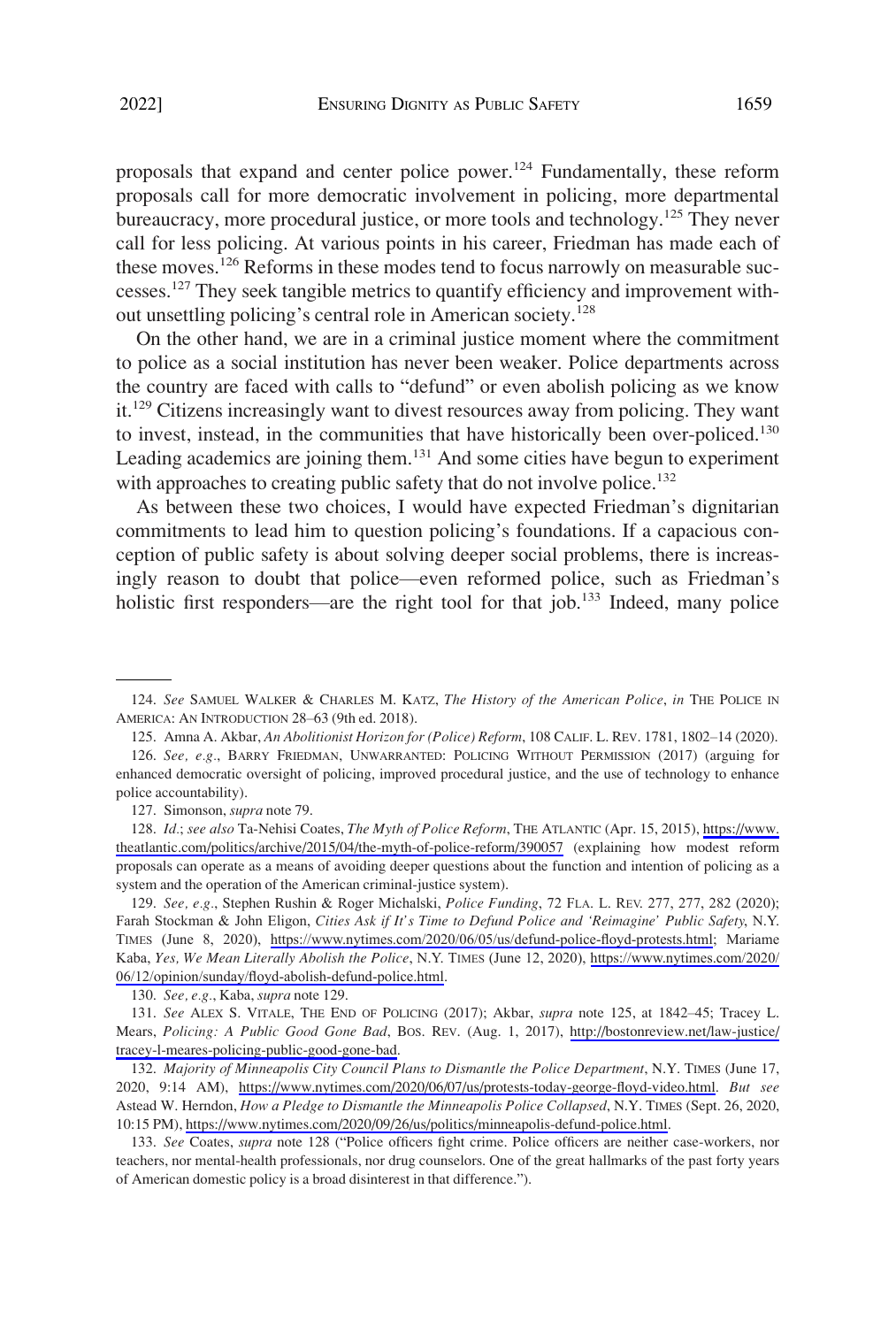abolitionists conceive of "public safety" as requiring the absence of police.<sup>134</sup> Many more are open to tolerating a world with fewer police if it means reallocating funds to improve education, health care, housing, and employment.<sup>135</sup> At their core, calls to defund the police are about investing public resources in helping citizens rather than controlling them.<sup>136</sup> These investments may even satisfy Friedman's "correct measure of a benefit around policing"—reducing crime and fostering a community's sense of safety.137

Nowhere is Friedman's tension with the current moment clearer than in his call for the Supreme Court to overturn *DeShaney v. Winnebago County*. *DeShaney* has quite tragic facts.<sup>138</sup> A father beat his four-year old child so severely that the child suffered permanent brain damage and fell into a life-threatening coma.<sup>139</sup> The beating occurred more than two years after county officials had first been alerted to the possibility that the father was abusing his son.140 In the intervening time, county agents had taken a number of steps to protect the child, including temporarily relieving the father of custody, providing the father with counseling services, and making monthly visits to the home for a period of time.<sup>141</sup> However, the government had declined to take the more drastic step of permanently separating the child from his father.<sup>142</sup> The lawsuit alleged that the county's failure to keep the child safe from his father was an actionable deprivation of liberty.<sup>143</sup> To the surprise of many, the Supreme Court disagreed. The *DeShaney* Court declared that the government has no inherent duty to protect people from privately inflicted harms.<sup>144</sup>

Now step away from the facts and consider a world in which *DeShaney* comes out the other way. The right that the plaintiffs were seeking to enforce was an entitlement to safety in the narrow, not the capacious, sense. It would create an entitlement to be free from private physical violence, and the government would be affirmatively obligated to serve as everyone's protector. First responders, at least,

<sup>134.</sup> *See, e.g.*, Kaba, *supra* note 129 ("[A] 'safe' world is not one in which the police keep [B]lack and other marginalized people in check through threats of arrest, incarceration, violence and death.").

*See, e.g.*, Annie Lowrey, *Defund the Police*, THE ATLANTIC (June 5, 2020), [https://www.theatlantic.com/](https://www.theatlantic.com/ideas/archive/2020/06/defund-police/612682) 135. [ideas/archive/2020/06/defund-police/612682.](https://www.theatlantic.com/ideas/archive/2020/06/defund-police/612682)

<sup>136.</sup> See Alex S. Vitale, *The Only Solution Is to Defund the Police*, THE NATION (May 31, 2020), [https://](https://www.thenation.com/article/activism/defund-police-protest) [www.thenation.com/article/activism/defund-police-protest.](https://www.thenation.com/article/activism/defund-police-protest)

<sup>137.</sup> See Friedman, *supra* note 5, at 1631. Studies have demonstrated the crime-reducing effects of education, jobs, and housing. *See, e.g.*, Stephen Machin, Olivier Marie & Sunčica Vujić, *The Crime Reducing Effect of Education*, 121 ECON. J. 463, 479 (2011); Gillian B. White, *Can Jobs Deter Crime?*, THE ATLANTIC (June 25, 2015), <https://www.theatlantic.com/business/archive/2015/06/can-jobs-deter-crime/396758/>; Matthew Yglesias, *Study: Adding Low-Income Housing to Poor Neighborhoods Lowers Crime and Boosts Property Values*, VOX (May 2, 2016, 2:30 PM), [https://www.vox.com/2016/5/2/11568262/low-income-housing-impact.](https://www.vox.com/2016/5/2/11568262/low-income-housing-impact)

<sup>138. 489</sup> U.S. 189, 191 (1989) ("The facts of this case are undeniably tragic.").

<sup>139.</sup> *Id.* at 193.

<sup>140.</sup> *See id.* at 192.

<sup>141.</sup> *Id.* at 192–93.

<sup>142.</sup> *Id.* 

<sup>143.</sup> *Id.* at 193.

<sup>144.</sup> *Id.* at 197 ("As a general matter, then, we conclude that a State's failure to protect an individual against private violence simply does not constitute a violation of the Due Process Clause.").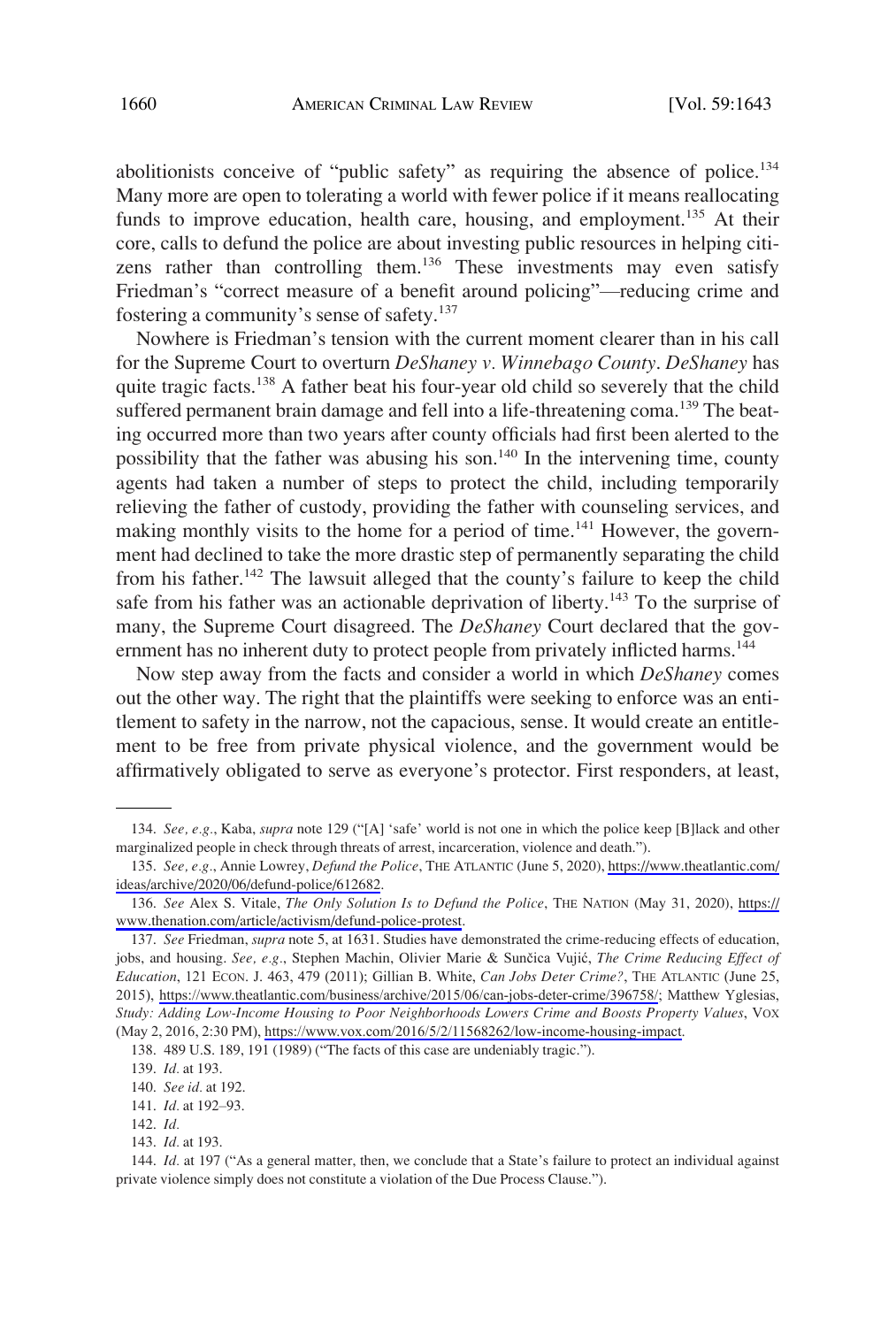if not police, in particular, would have an enforceable duty to intervene in every situation where someone's safety may be in jeopardy. They would be required to separate children from parents to investigate potential abuse.<sup>145</sup> They would be required to disrupt domestic violence, likely through mandatory arrests and nocontact orders.<sup>146</sup> Above all else, they would continually, and actively, intervene in the lives of citizens to promote a particularly narrow conception of safety that is arguably at odds with Friedman's more aspirational proposals.

If *DeShaney* were overturned, the government's newfound duties would not only be invasive but also taxing. Contrary to the contemporary political moment, the manpower needed to stay vigilant against private harms would necessitate considerable new investments in policing the population. Hence Friedman's takeaway. In this regard, Friedman's work ends up aligning with so many reformers, particularly those within police departments or unions, who claim that the solution to policing's problems is to invest more in police.<sup>147</sup> Recent years, however, have flooded the public consciousness with enough images of police misconduct to raise serious doubts that further investments and expanded police power (even in the hands of newfangled first responders) could ever be implemented equitably and responsibly. $148$ 

Friedman's views on *DeShaney* are arguably inconsistent with a broader commitment to ensuring human dignity. Nussbaum's capabilities theory of dignity, in particular, frequently directs us to eschew the language of positive "rights," like the right to protection at issue in *DeShaney*. 149 Instead, a theory grounded in human dignity asks whether government is arranged to provide its citizens with "abilities

<sup>145.</sup> *Compare* Anne C. Dailey, *Children's Constitutional Rights*, 95 MINN. L. REV. 2099, 2170 (2011) (arguing, like Friedman, that *DeShaney* was wrongly decided because children need to be protected in order to ensure their autonomy), *with* Sarah Abramowicz, *Beyond Family Law*, 63 CASE W. L. REV. 293, 320–23 (2012) (highlighting how criminal interventions often fail to account for the harm inflicted upon children as a result of separation from parents and parental incarceration).

<sup>146.</sup> *Compare* G. Kristian Miccio, *The Death of the Fourteenth Amendment: Castle Rock and its Progeny*, 17 WM. & MARY J. WOMEN & L. 277, 295–98 (2011) (arguing, like Friedman, that the Due Process clause of the Fourteenth Amendment should require a duty to intervene to prevent intimate partner violence), *with* Leigh Goodmark, *Should Domestic Violence Be Decriminalized?*, 40 HARV. J. L. & GENDER 53, 103 (2017) (arguing that mandatory interventions and a preference for incarceration hurt domestic violence victims), *and* Jeannie Suk, *Criminal Law Comes Home*, 116 YALE L.J. 2, 50, 56–59 (2006) (arguing that mandatory domestic violence protection orders are effectively state-imposed divorce, often to the detriment and against the desires of the victim).

*See, e.g.*, David Hughes, *I'm a Black Police Officer. Here's How to Change the System*, N.Y. TIMES (July 147. 16, 2020), <https://www.nytimes.com/2020/07/16/opinion/police-funding-defund.html>(suggesting that communities defund the police, provided that they "then re-fund them, better").

<sup>148.</sup> Without attempting to compile a comprehensive list of names, the last decade of policing has shocked the national conscience with the deaths of Daunte Wright, George Floyd, Atatiana Jefferson, Breonna Taylor, Botham Jean, Sandra Bland, Stephon Clark, Philando Castile, Alton Sterling, Freddie Gray, Walter Scott, Tamir Rice, Michael Brown, and Eric Garner at the hands of police.

<sup>149.</sup> Nussbaum, *supra* note 37, at 274–75 ("The language of rights to some extent cuts across this debate and obscures the issues that have been articulated."). The distinction between so-called "positive" and "negative" rights traces back to Isaiah Berlin's famous lecture that was subsequently published. *See* Isaiah Berlin, *Two Concepts Of Liberty*, *in* FOUR ESSAYS ON LIBERTY 121–22 (Oxford Univ. Press, 1969).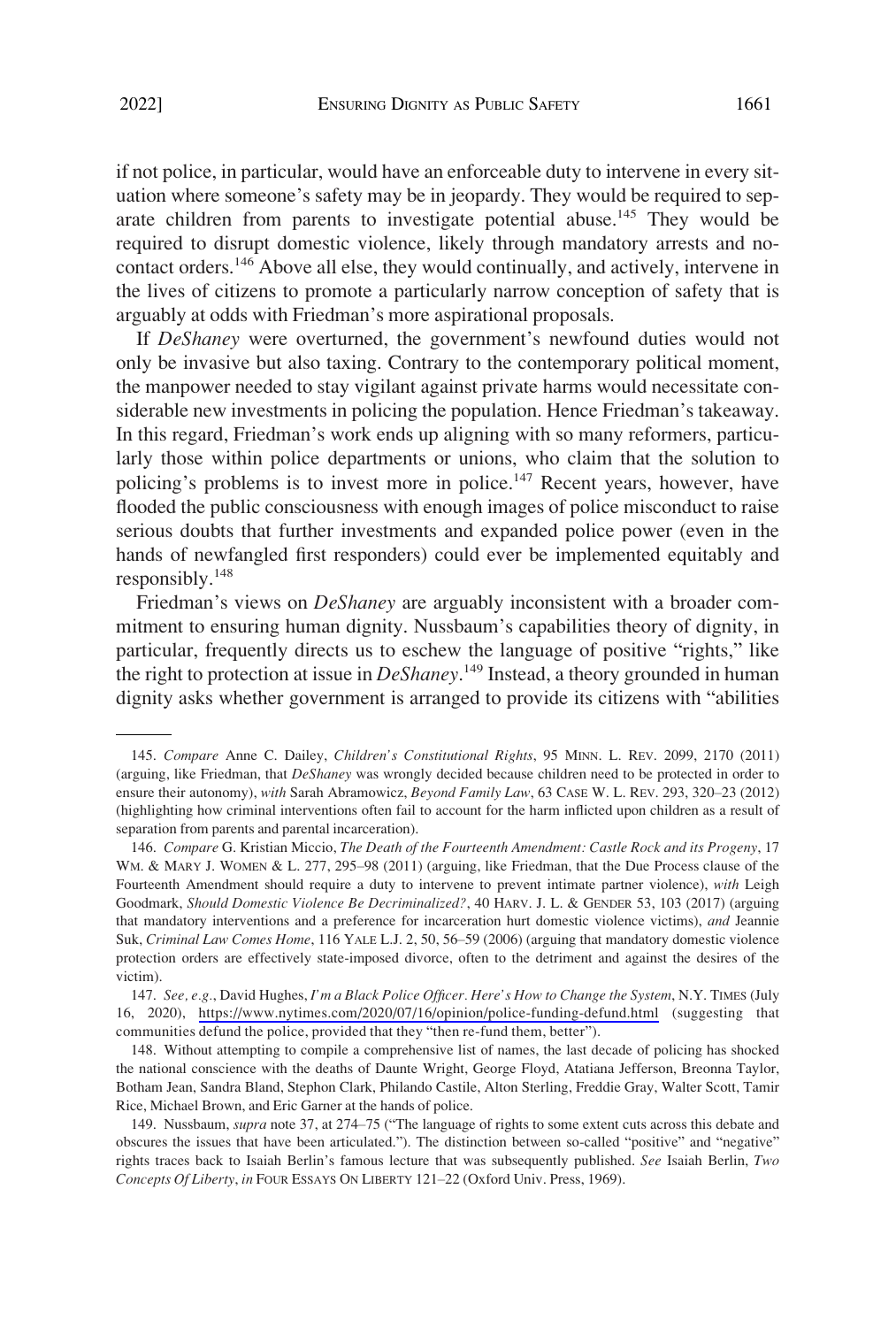to do and to be certain things deemed valuable."150 To the extent that dignity entails recognizing essential enforceable rights, they are frequently "rights to be free from government interference in certain areas of choice."<sup>151</sup>

I suspect that Friedman believes a positive governmental duty to intervene is a necessary first step to ensure provision of essential services—e.g., food, water, and education. But he seemingly overlooks how overbearing governmental intervention, and in particular police intervention, has historically impeded the development of human capabilities and, ultimately, of dignity. As Neomi Rao eloquently explained, "restraint or removal of state interference maximizes dignity because it leaves the individual free to exercise his autonomy in whatever fashion he should choose consistent with the rights and freedoms of others."152 From a human dignity perspective, we may even question whether *government* is the right tool for delivering public safety in the capacious sense. At the heart of movements to defund or abolish police is a call for more community control.<sup>153</sup> This includes not only community control over policing—the laws, institutions, and policies that offer carceral responses to social problems<sup>154</sup>—but also community control over social services that aim to resolve those deeper problems in other ways.<sup>155</sup>

As just one example, consider the recent call to replace police funding with a meaningful investment in community mental health care.<sup>156</sup> Individuals experiencing homelessness suffer mental health issues at a remarkable rate.<sup>157</sup> The same is true of our jail and prison populations.<sup>158</sup> In many cases, untreated mental health issues have contributed to—if not outright caused—incarceration and homelessness.159 Investments in community-based mental health programs not only make us "safer" by resolving a deep social problem that can disrupt cycles of homelessness and incarceration, but the funding directly empowers the local communities that offer such services.<sup>160</sup> If the first job of government is to ensure public safety in the broad sense, perhaps what is needed is for government to get out of the way.

157. Rankin, *supra* note 114, at 105 (estimating that 30–40% of homeless individuals are affected with psychiatric disorders); *see Mental Health By the Numbers*, NAT'L ALL. ON MENTAL ILLNESS (Feb. 2022), [https://](https://www.nami.org/mhstats) [www.nami.org/mhstats](https://www.nami.org/mhstats) (estimating 21% of U.S. adults experienced mental illness in 2020).

158. BUREAU OF JUST. STAT., INDICATORS OF MENTAL HEALTH PROBLEMS REPORTED BY PRISONERS AND JAIL INMATES 2011–12 (June 2017) (finding that 37% of prisoners and 44% of jail inmates had been previously diagnosed with a mental disorder).

159. *See, e.g.*, NAT'L L. CTR. ON HOMELESSNESS & POVERTY, HOMELESSNESS IN AMERICA: OVERVIEW OF DATA AND CAUSES (2015) (listing mental illness and a lack of needed services as one of the four primary causes of homelessness for unaccompanied individuals).

160. *Cf.* Simonson, *supra* note 79 (discussing the need to shift power from police to communities).

<sup>150.</sup> Nussbaum, *supra* note 37, at 275.

<sup>151.</sup> *Id.* at 276.

<sup>152.</sup> Neomi Rao, *Three Concepts of Dignity in Constitutional Law*, 86 NOTRE DAME L. REV. 183, 187 (2011).

<sup>153.</sup> *See, e.g.*, Kaba, *supra* note 129.

<sup>154.</sup> *See* Jocelyn Simonson, *Police Reform Through a Power Lens*, 130 YALE L.J. 778, 813–15 (2021).

<sup>155.</sup> *See* Akbar, *supra* note 125, at 1834–37.

*See* Lindsay Schnell, *Defund Police? Some Cities Have Already Started by Investing in Mental Health*  156. *Instead*, USA TODAY (June 27, 2020, 10:33 AM), [https://www.usatoday.com/story/news/nation/2020/06/22/](https://www.usatoday.com/story/news/nation/2020/06/22/defund-police-what-means-black-lives-matter/3218862001) [defund-police-what-means-black-lives-matter/3218862001.](https://www.usatoday.com/story/news/nation/2020/06/22/defund-police-what-means-black-lives-matter/3218862001)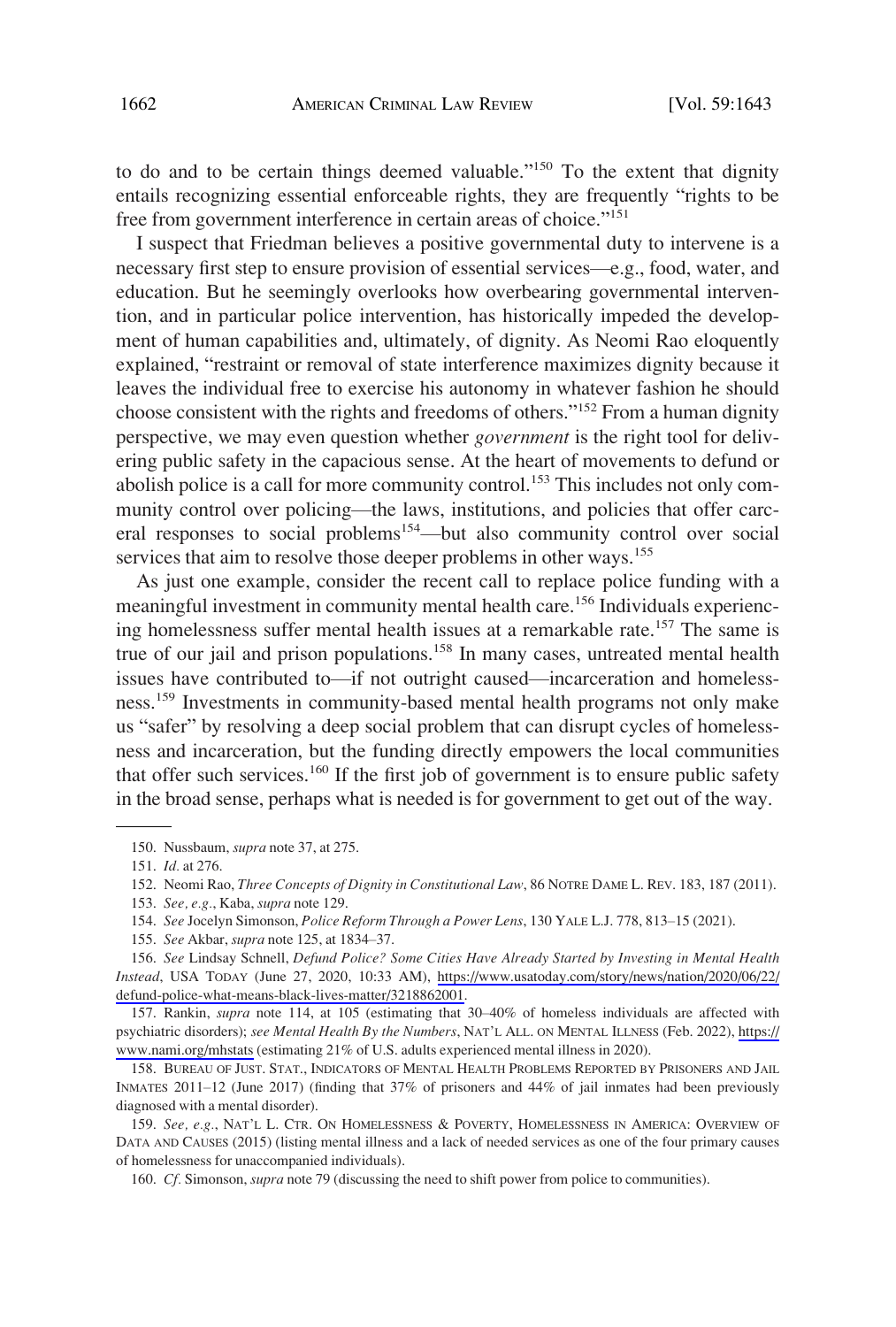<span id="page-20-0"></span>Consistent with Nussbaum's model, defunders and abolitionists would argue that investments of these sorts enhance the capabilities of the public.161 The most commonly discussed uses of reallocated police funding are schools, housing, jobs, and health care.<sup>162</sup> Defunding is about improving the potential opportunities and outcomes for traditionally underserved communities.163 Some commentators have even suggested that these investments could reduce crime more effectively than traditional policing.<sup>164</sup> This suggests that public safety—in both the narrow and the broad sense—may be better achieved by investing government resources in communities starving for them than in tying the government's hands with civilly enforceable duties of protection.

Given his capacious view of public safety, which echoes dignitarian thinking elsewhere, it is surprising that Friedman fails to explore the potential for reforms like police defunding or abolition—reforms that might actually empower the communities that have been historically harmed by the way we practice policing. It is at least arguably a better path toward the provision of essential services and the development of human potential. Indeed, giving marginalized groups the resources and freedom to take part in their own self-governance can be its own form of dignity. $165$ 

#### **CONCLUSION**

Friedman invites us to rethink the concept of public safety. And he encourages us to reconsider our approach to policing, in particular policing of marginalized communities such as those experiencing homelessness. But those two tasks may not be connected in the way that Friedman envisions. If public safety means more than physical security from private violence, why affirmatively commit the government to combat private violence? Such a commitment would entail substantial investments in a policing system (or some approximation of it) that isn't working. We could instead imagine a world in which those investments are made in our communities, in order to build our citizens' capacities for a dignified life. Investing in communities would promote public safety of a different order, and perhaps a preferable one. Likewise, if a capacious understanding of public safety should guarantee that those who are already least safe may not be sacrificed to promote

#### *Id.*

<sup>161.</sup> *See, e.g.*, Kaba, *supra* note 129.

<sup>162.</sup> *Id.*; Lowrey, *supra* note 135.

<sup>163.</sup> *See* Lowrey, *supra* note 135.

<sup>164.</sup> *See, e.g.*, Kaba, *supra* note 129. According to Kaba:

When people, especially white people, consider a world without the police, they envision a society as violent as our current one, merely without law enforcement—and they shudder. As a society, we have been so indoctrinated with the idea that we solve problems by policing and caging people that many cannot imagine anything other than prisons and the police as solutions to violence and harm.

<sup>165.</sup> *See* Jeremy Waldron, *The Dignity of Groups*, 2008 ACTA JURIDICA 66, 84 (2008).